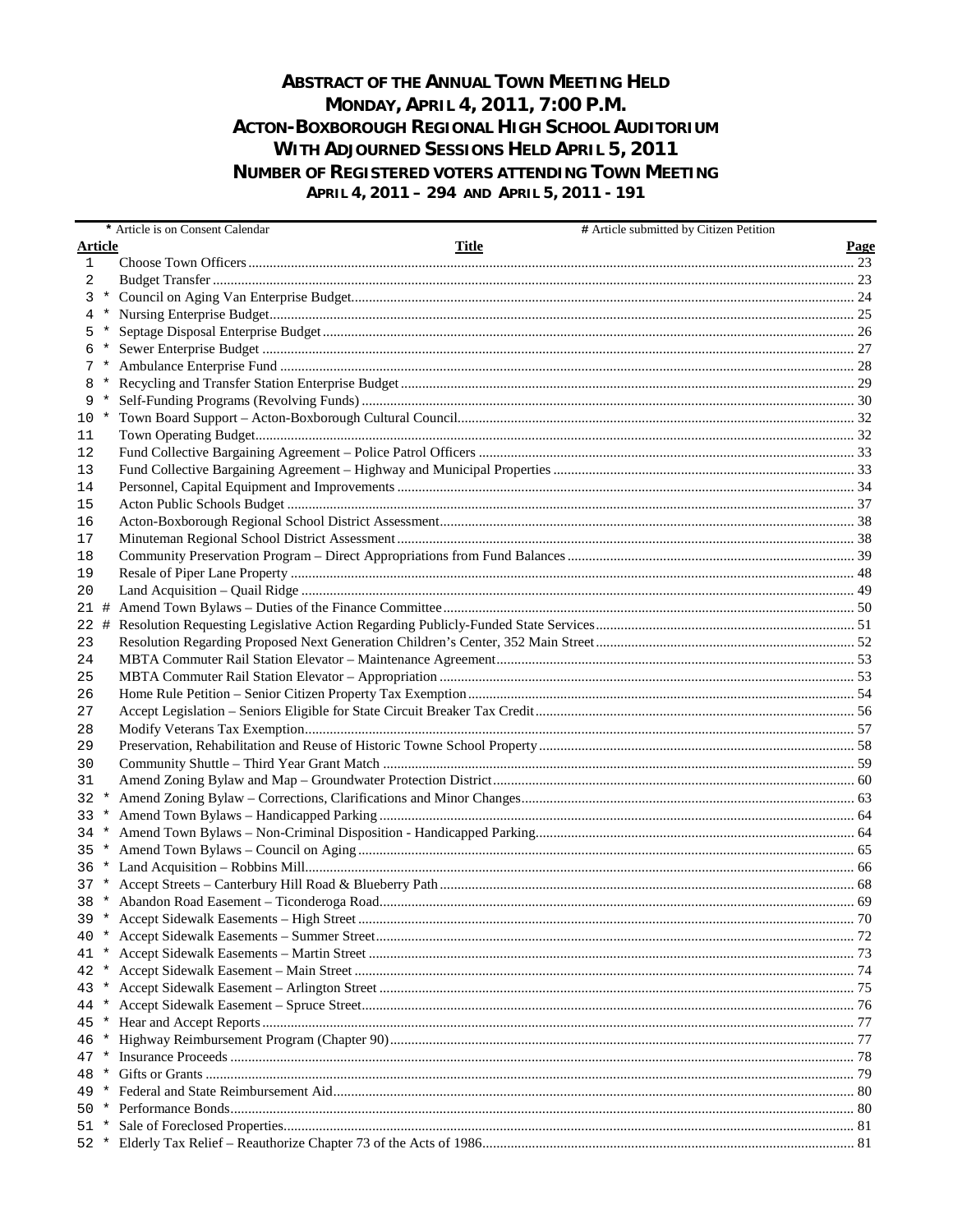The Moderator, Mr. Mackenzie, called the Annual Town Meeting to order on Monday, April 4, 2011, at 7:01 PM. He introduced Rev. Tim Knapp, Mt Calvary Lutheran Church. Rev. Knapp then gave the invocation.

Mr. Mackenzie welcomed an introduced the new Moderator for the Town of Stow, David Walrath and Stow Town Clerk, Linda Hathaway, who were there to observe the Town Meeting process in the Town of Acton.

Mr. MacKenzie gave an overview of the process of Town Meeting. He then explained some basic rules and parliamentary procedure of the Town Meeting as found in the back of the warrant.

The Moderator explained the Pro and Con microphones, time frame and process for all speakers, presenters and questions.

Mr. Mackenzie introduced the chairman of the Board of Selectmen, Lauren Rosenzweig Morton, who then introduced the members at the table. Eva Szkaradek - Town Clerk, Stephen Anderson - Town Council, Steve Ledoux – Town Manager, Michael Gowing – Vice Chair, Terra Friedrichs – Clerk, as well as Pamela Harting-Barrat, and Janet Adachi members of the Board of Selectmen

The Moderator introduced the Chair of the Finance Committee, Mary Ann Ashton, who then introduced the members of the Finance Committee. Pat Clifford, Steve Noone, Doug Tindal-Clerk, Bill Mullin-Vice Chair, Bob Evans, Clint Seward, Kent Sharp, and Brandy Brandon.

## **ARTICLE 1 CHOOSE TOWN OFFICERS**

(Majority vote)

To choose all necessary Town Officers and Committees and to fix the salaries and compensation of all the elective officers of the Town as follows:

| Moderator                    | \$ 20.00 per Town Meeting session |
|------------------------------|-----------------------------------|
| Board of Selectmen, Chairman | \$750.00 per year                 |
| Board of Selectmen, Member   | \$650.00 per year                 |

, or take any other action relative thereto.

**MOTION:** Mrs. Rosenzweig Morton moves that the Town fix the compensation for elected officers as shown in the Article.

#### **MOTION CARRIES UNANIMOUSLY**

Cornelia O. Huber, Trustee of the Elizabeth White Fund, nominates Peter Ashton, 1 Olde Barn Way, Acton, for the position of Trustee of the Elizabeth White Fund, term to expire 2012.

#### **MOTION CARRIES UNANIMOUSLY**

Cornelia O. Huber, Trustee of the Elizabeth White Fund, nominates Andrea S. Miller, 30 Taylor Road, Acton, for the position of Trustee of the Elizabeth White Fund, term to expire 2014.

#### **MOTION CARRIES UNANIMOUSLY**

William A. Klauer, Trustee of the Fireman's Relief Fund of Acton, nominates Bruce Stone, 2 First Street, Maynard, for the position of Trustee of the Fireman's Relief Fund of Acton, term to expire 2014.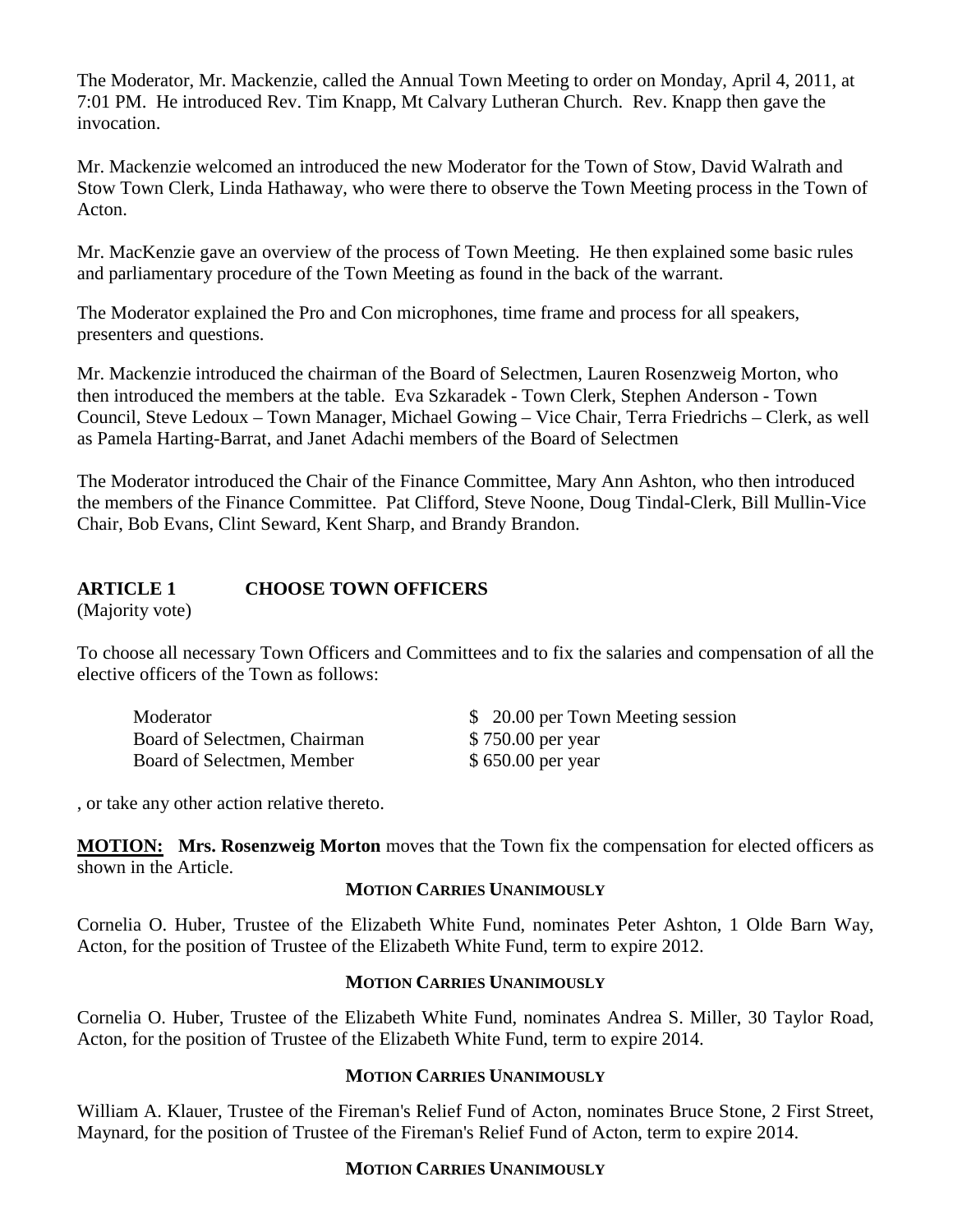Nancy Lenicheck, Trustee of the West Acton Citizens Library, nominates Pamela Cochrane, 198 Central Street, Acton, for the position of Trustee of the West Acton Citizens Library, term to expire 2014.

#### **MOTION CARRIES UNANIMOUSLY**

Cynthia Schimpf, Trustee of the Charlotte Goodnow Fund, nominates Harry A. Mink, 4 Cricket Way, Acton, for the position of Trustee of the Charlotte Goodnow Fund, tem to expire 2014.

#### **MOTION CARRIES UNANIMOUSLY**

Cynthia Schimpf, Trustee of the Charlotte Goodnow Fund, nominates Bruce J. Muff, 6 Windemere Drive, Acton, for the position of Trustee of the Charlotte Goodnow Fund, tem to expire 2014.

#### **MOTION CARRIES UNANIMOUSLY**

**MOTION**: **Mrs. Rosenzweig Morton** moves to take up Articles 2 and 4 Relocated to Follow Article 14

#### **MOTION CARRIES UNANIMOUSLY**

#### **Budgetary Consent Calendar Articles and Motions**

#### **Article 3\* Council on Aging Van Enterprise Budget**

Mr. Gowing moves that the Town appropriate \$97,165 for the purpose of operating the Town of Acton Senior and Disabled Citizens Van service, and to raise such amount, \$40,000 be raised from department receipts, \$7,165 be transferred from retained earnings and \$50,000 be raised from taxation.

#### **Article 5 \* Septage Disposal Enterprise Budget**

Dr. Harting-Barrat moves that the Town appropriate and raise from department receipts \$139,092 for the purpose of septage disposal.

#### **Article 6 \* Sewer Enterprise Budget**

Dr. Harting-Barrat moves that the Town appropriate and raise from department receipts \$1,673,615 for the purpose of operating the sewer system.

#### **Article 7 \* Ambulance Enterprise Fund**

Mr. Gowing moves that the Town appropriate \$716,993 for the purpose of operating the ambulance service, and to raise such amount,

\$ 445,993 be raised from department receipts and

\$ 271,000 be raised from taxation.

#### **Article 8 \* Recycling and Transfer Station Enterprise Budget**

Mr. Gowing moves that the Town appropriate and raise from department receipts \$585,296 for the purpose of solid waste disposal and recycling.

#### **Article 9 \* Self-Funding Programs (Revolving Funds)**

Ms. Friedrichs moves that the revolving funds for the Local School System, Historic District Commission, Building Department, Sealer of Weights and Measures, Health Department, and Fire Department be continued in the amounts and for the purposes set forth in the expenditure column of the article.

#### **Article 10 \* Town Board Support – Acton-Boxborough Cultural Council**

Ms. Friedrichs moves that the Town raise and appropriate \$2,000 for the ongoing expenses of the Acton-Boxborough Cultural Council.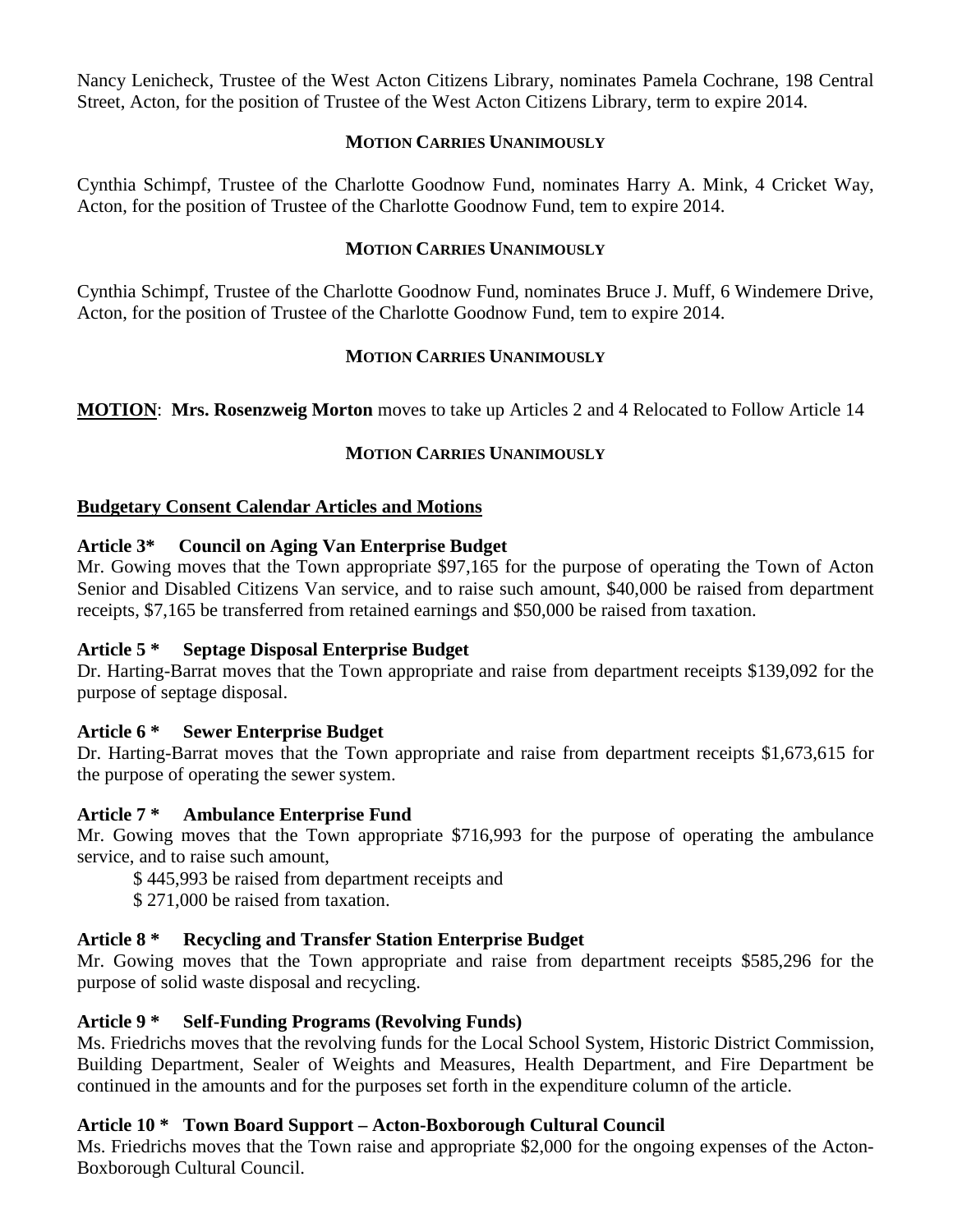**CONSENT MOTION** : **Mrs. Rosenzweig Morton** moves that the Town take up the seven budgetary articles in the Consent Calendar, except for Article 4, on pages 24 through 32 of the Warrant: Articles 3, 5, 6, 7, 8, 9 and 10.

#### **MOTION CARRIES UNANIMOUSLY**

## **ARTICLE 3 \* COUNCIL ON AGING VAN ENTERPRISE BUDGET**

(Majority vote)

To see if the Town will raise and appropriate, or appropriate from available funds a sum of money to operate the Senior Van Service, in accordance with Massachusetts General Law, Chapter 44, Section 53 F½, Enterprise Fund Law, or take any other action relative thereto.

**MOTION:** Mr. Gowing moves that the Town appropriate \$97,165 for the purpose of operating the Town of Acton Senior and Disabled Citizens Van service, and to raise such amount, \$40,000 be raised from department receipts, \$7,165 be transferred from retained earnings and \$50,000 be raised from taxation.

#### **MOTION CARRIES UNANIMOUSLY**

## **ARTICLE 5 \* SEPTAGE DISPOSAL ENTERPRISE BUDGET**

(Majority vote)

To see if the Town will raise and appropriate, or appropriate from available funds a sum of money for the purpose of septage disposal, in accordance with Massachusetts General Law, Chapter 44, Section 53F½, Enterprise Fund Law, or take any other action relative thereto.

**MOTION: Dr. Harting-Barrat** moves that the Town appropriate and raise from department receipts \$139,092 for the purpose of septage disposal.

#### **MOTION CARRIES UNANIMOUSLY**

#### **ARTICLE 6 \* SEWER ENTERPRISE BUDGET**

(Majority vote)

To see if the Town will raise and appropriate, or appropriate from available funds a sum of money for the purpose of operating and maintaining a sewer collection and treatment facility, in accordance with Massachusetts General Law, Chapter 44, Section 53F½, Enterprise Fund Law, or take any other action relative thereto.

**MOTION: Dr. Harting-Barrat** moves that the Town appropriate and raise from department receipts \$1,673,615 for the purpose of operating the sewer system.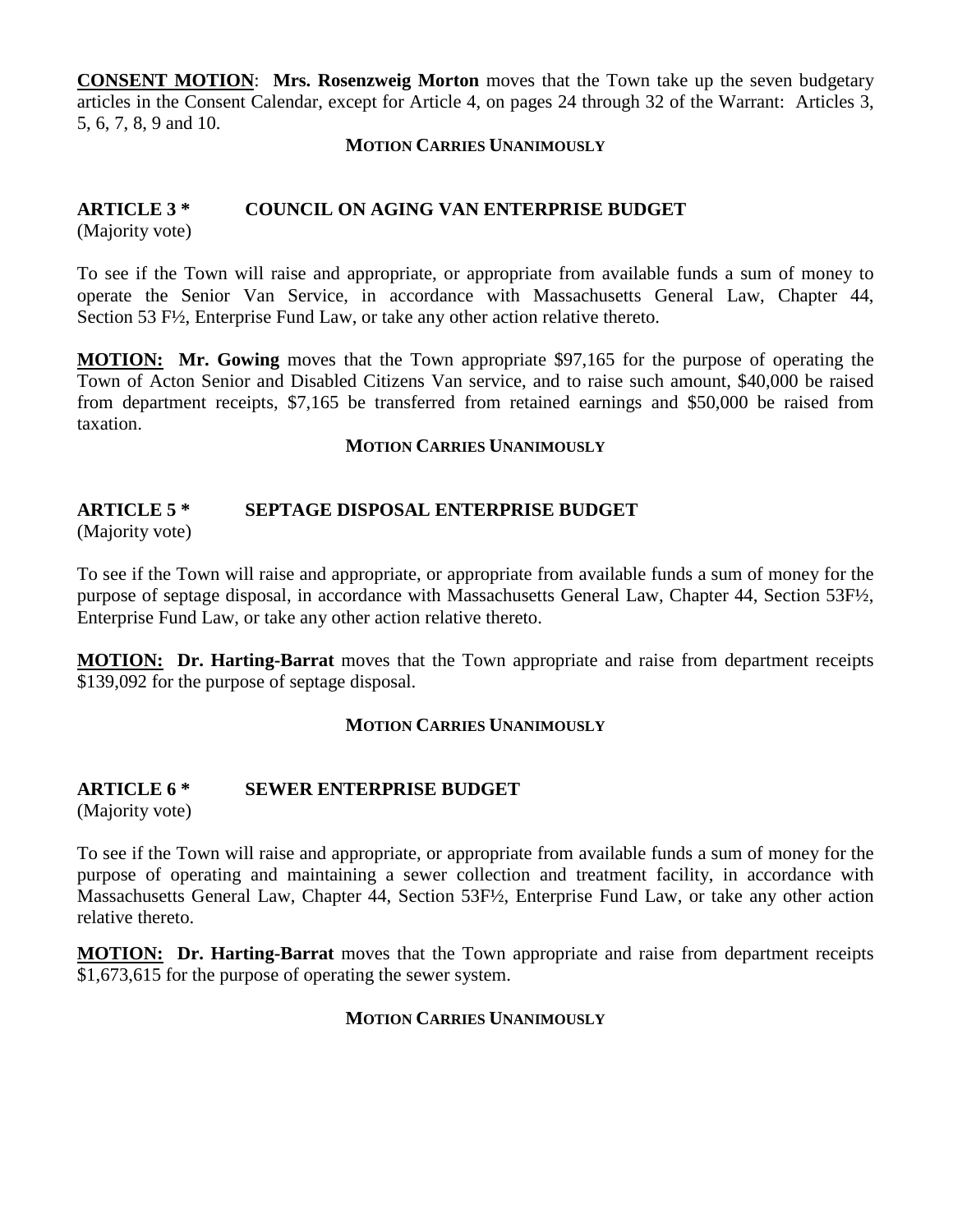## **ARTICLE 7 \* AMBULANCE ENTERPRISE FUND**

(Majority vote)

To see if the Town will raise and appropriate, or appropriate from available funds a sum of money for the purpose of health care, in accordance with Massachusetts General Law, Chapter 44, Section 53F½, Enterprise Fund Law, or take any other action relative thereto.

**MOTION: Mr. Gowing** moves that the Town appropriate \$716,993 for the purpose of operating the ambulance service, and to raise such amount,

\$ 445,993 be raised from department receipts and

\$ 271,000 be raised from taxation.

#### **MOTION CARRIES UNANIMOUSLY**

#### **ARTICLE 8 \* RECYCLING AND TRANSFER STATION ENTERPRISE BUDGET** (Majority vote)

To see if the Town will raise and appropriate, or appropriate from available funds, a sum of money for the purpose of solid waste disposal and recycling in accordance with Massachusetts General Law, Chapter 44, Section 53F½, Enterprise Fund Law, or take any other action relative thereto.

**MOTION: Mr. Gowing** moves that the Town appropriate and raise from department receipts \$585,296 for the purpose of solid waste disposal and recycling.

#### **MOTION CARRIES UNANIMOUSLY**

# **ARTICLE 9 \* SELF-FUNDING PROGRAMS (REVOLVING FUNDS)**

(Majority vote)

To see if the Town will vote, pursuant to Massachusetts General Law, Chapter 44, Section 53E½ to establish or continue revolving funds for the Local School System, to be expended by the Superintendent of Schools; and for the Historic District Commission, Building Department, Sealer of Weights and Measures, Health Inspectional Services and Fire Department Fire Alarm Network, to be expended by the Town Manager, as noted below:

|                                       | <b>FY12</b> Estimated | FY12 Authorized |
|---------------------------------------|-----------------------|-----------------|
| Fund                                  | Revenue               | Expenditure     |
| <b>School Department</b>              |                       |                 |
| Douglas at Dawn/Dusk                  | \$291,500             | \$291,500       |
| Merriam Mornings/Afternoons/Summer    | \$225,000             | \$225,000       |
| <b>Historic District Commission</b>   | \$1                   | \$1             |
| <b>Building Department</b>            | \$178,531             | \$178,531       |
| <b>Sealer of Weights and Measures</b> | \$14,416              | \$14,416        |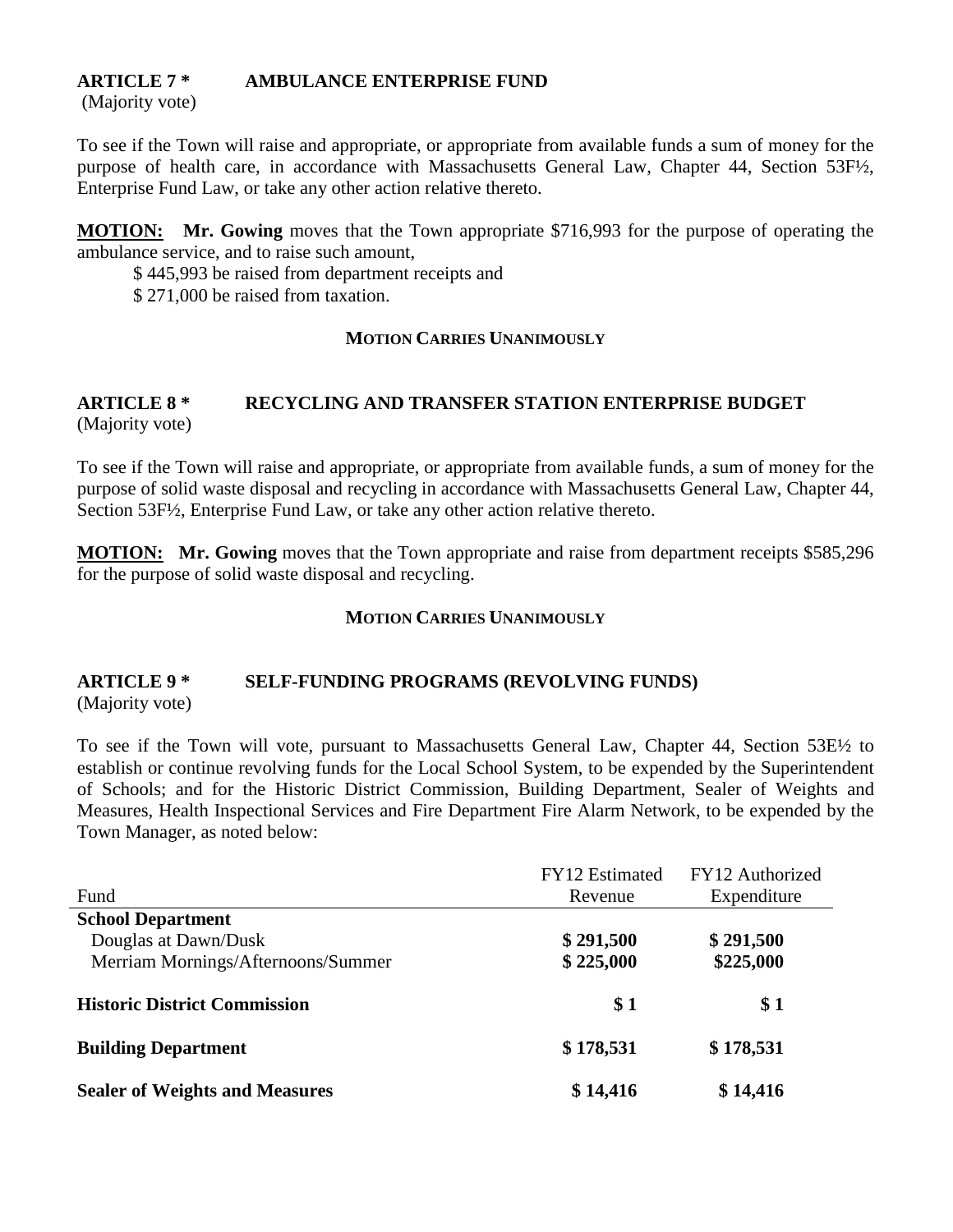| <b>Health Department</b>        |          |          |
|---------------------------------|----------|----------|
| Food Service Inspections        | \$39,858 | \$39,858 |
| Hazardous Materials Inspections | \$46,788 | \$46,788 |
| <b>Stormwater Inspections</b>   | \$40,000 | \$40,000 |
| <b>Fire Department</b>          |          |          |
| Fire Alarm Network              | \$63,078 | \$63,078 |

, or take any other action relative thereto.

**MOTION:** Ms. Friedrichs moves that the revolving funds for the Local School System, Historic District Commission, Building Department, Sealer of Weights and Measures, Health Department, and Fire Department be continued in the amounts and for the purposes set forth in the expenditure column of the article.

#### **MOTION CARRIES UNANIMOUSLY**

#### **ARTICLE 10 \* TOWN BOARD SUPPORT –** (Majority vote) **ACTON-BOXBOROUGH CULTURAL COUNCIL**

To see if the Town will raise and appropriate, or appropriate from available funds, the sum of \$2,000, or any other sum, to be expended by the Town Manager for the ongoing expenses of the Acton-Boxborough Cultural Council for programs in Acton, or take any other action relative thereto.

**MOTION: Ms. Friedrichs** moves that the Town raise and appropriate \$2,000 for the ongoing expenses of the Acton-Boxborough Cultural Council.

#### **MOTION CARRIES UNANIMOUSLY**

## **ARTICLE 11 TOWN OPERATING BUDGET**

(Majority vote)

To see if the Town will raise and appropriate, or appropriate from available funds, a sum of money to defray the necessary expenses of the departments, offices and boards of the Town, exclusive of the School budgets, or take any other action relative thereto.

**MOTION: Mrs. Rosenzweig Morton** moves that the Town raise and appropriate \$26,701,029 to be expended by the Town Manager for the purpose of funding the fiscal year 2012 municipal budget, and that the Town authorize the Town Manager to sell, trade or dispose of vehicles and equipment being replaced and to expend any proceeds so received.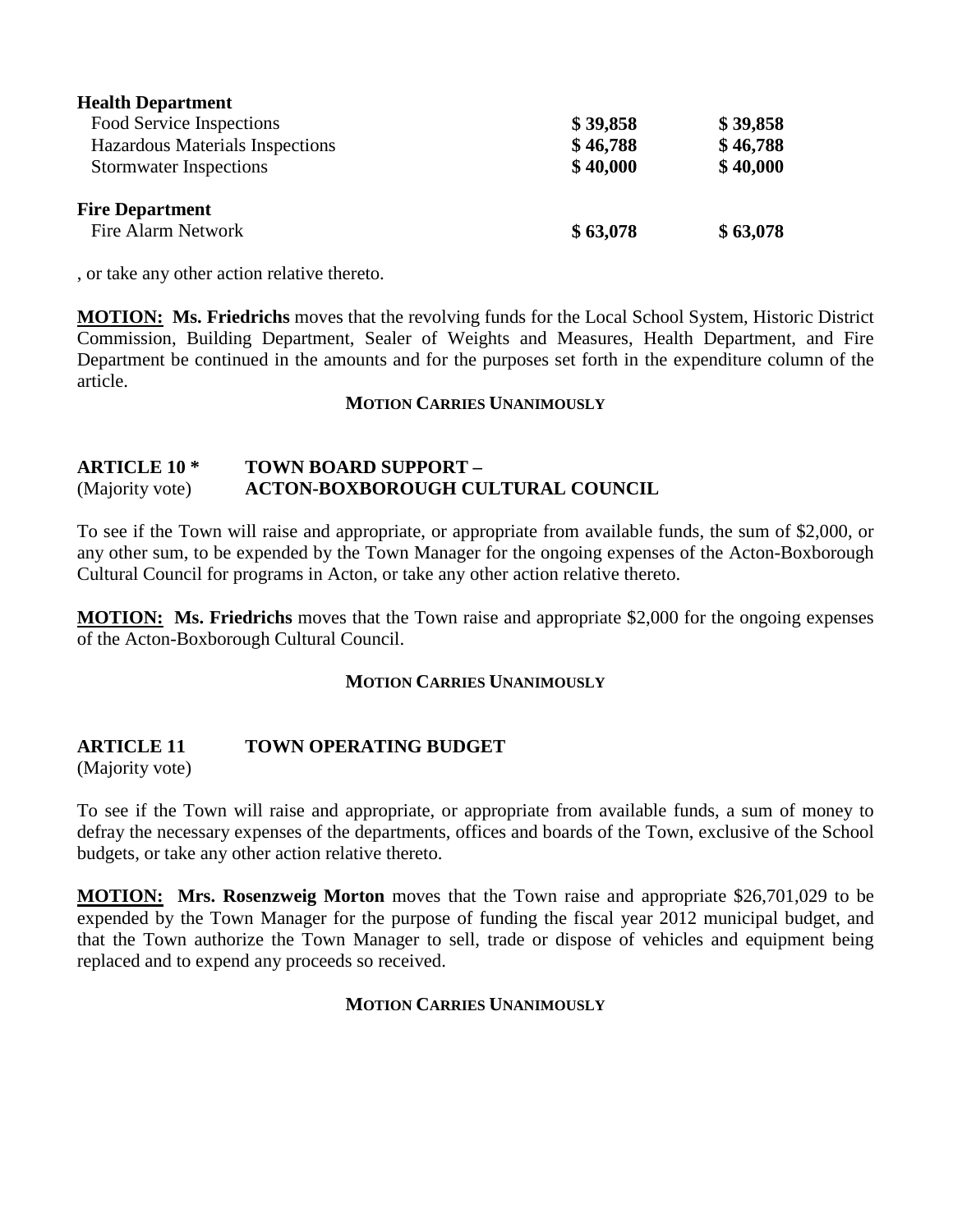#### **ARTICLE 12 FUND COLLECTIVE BARGAINING AGREEMENT** (Majority vote) **POLICE PATROL OFFICERS**

To see if the Town will vote to raise and appropriate, transfer and/or appropriate from available funds a sum of money necessary to fund the cost items contained in Collective Bargaining Agreement(s) between the Town and its police patrol officers union as filed with the Town Clerk, or take any other action relative thereto.

**MOTION: Mrs. Rosenzweig Morton** moves that the Town take no action.

#### **MOTION CARRIES UNANIMOUSLY**

#### **ARTICLE 13 FUND COLLECTIVE BARGAINING AGREEMENT** (Majority vote) **HIGHWAY AND MUNICIPAL PROPERTIES**

To see if the Town will vote to raise and appropriate, transfer and/or appropriate from available funds a sum of money necessary to fund the cost items contained in Collective Bargaining Agreement(s) between the Town and its highway and municipal properties personnel union(s) as filed with the Town Clerk, or take any other action relative thereto.

**MOTION: Mrs. Rosenzweig Morton** moves that the Town take no action.

#### **MOTION CARRIES UNANIMOUSLY**

#### **ARTICLE 14 PERSONNEL, CAPITAL EQUIPMENT AND IMPROVEMENTS** (Majority vote)

To see if the Town will raise and appropriate, transfer and/or appropriate from available funds, a sum of money to be expended by the Town Manager for the purchase, replacement or improvement of vehicles, equipment or infrastructure or funding positions as listed below, including related incidental costs, or take any other action relative thereto.

| A.             | Geographic Information System/Database Coordinator |           |  |
|----------------|----------------------------------------------------|-----------|--|
| <b>B.</b>      | <b>Engineering Van</b>                             | \$26,000  |  |
| $\mathbf{C}$ . | <b>Assessor's Department Hours</b>                 | \$12,000  |  |
| D.             | Digitize Microfilmed Records                       | \$60,000  |  |
| Е.             | <b>Building Department Inspectional Vehicle</b>    | \$29,875  |  |
| F.             | <b>NARA Park Parking Lot Extension</b>             | \$75,000  |  |
| G.             | Highway Department Salt Shed                       | \$300,000 |  |
| H.             | Permit Tracking System                             | \$200,000 |  |
| I.             | <b>Cemetery Department Heating System</b>          | \$20,000  |  |
| J.             | <b>Emergency Management Plan and Training</b>      | \$60,000  |  |
| К.             | Council on Aging Air Conditioning System           | \$25,000  |  |
|                | <b>Total</b>                                       | \$898,875 |  |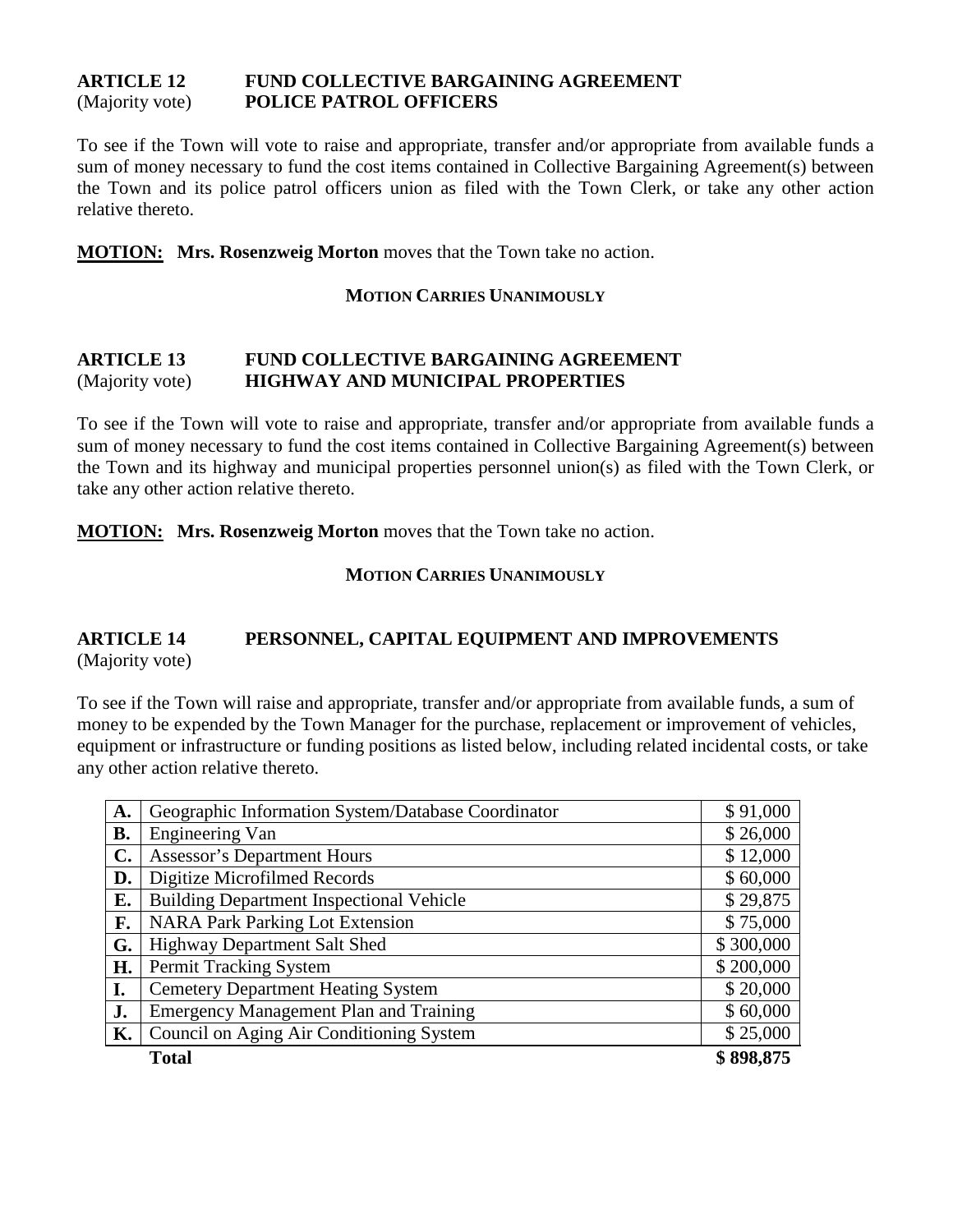**MOTION: Mrs. Rosenzweig Morton** moves that the Town appropriate \$898,875 to be expended by the Town Manager for the purposes set forth in the article, and to raise such amount,

\$ 177,036 be raised from taxation,

\$ 147,839 be transferred from Free Cash and

\$ 574,000 be transferred from North East Solid Waste Committee Enterprise Fund retained earnings,

And that the Town authorize the Town Manager to sell, trade or dispose of vehicles and equipment being replaced and to expend any proceeds so received.

#### **MOTION CARRIES UNANIMOUSLY**

#### **ARTICLE 2 BUDGET TRANSFER**

(Majority vote)

To see if the Town will vote to appropriate from available funds a sum of money to defray necessary expenses above the amount appropriated at the 2010 Annual Town Meeting, or take any other action relative thereto.

**MOTION:** Mr. Gowing moves that the Town appropriate and transfer \$51,495 from Nursing Enterprise Fund Retained Earnings for the purpose of supplementing the fiscal year 2011 Nursing Enterprise Fund Appropriation.

#### **MOTION CARRIES UNANIMOUSLY**

#### **ARTICLE 4 \* NURSING ENTERPRISE BUDGET**

(Majority vote)

To see if the Town will raise and appropriate, or appropriate from available funds a sum of money to provide Public Health and Visiting Nurse Services, in accordance with Massachusetts General Law, Chapter 44, Section 53F½, Enterprise Fund Law, or take any other action relative thereto.

**MOTION: Mr. Gowing** moves that the Town appropriate \$801,026 for the purpose of operating the Town of Acton Public Health Nursing Service, and to raise such amount, \$768,586 be raised from department receipts and \$32,440 be transferred from retained earnings.

**Pulled from consent**

#### **MOTION CARRIES UNANIMOUSLY**

#### **ARTICLE 15 ACTON PUBLIC SCHOOLS BUDGET**

(Majority vote)

To see if the Town will raise and appropriate, or appropriate from available funds, a sum of money to defray the necessary expenses of the Acton Public School System, or take any other action relative thereto.

**MOTION: Mr. Petersen** moves that the Town raise and appropriate \$26,113,719 to be expended by the Superintendent of Schools to fund the fiscal year 2012 Acton Public Schools budget, and to raise such amount \$26,113,719 be raised from taxation.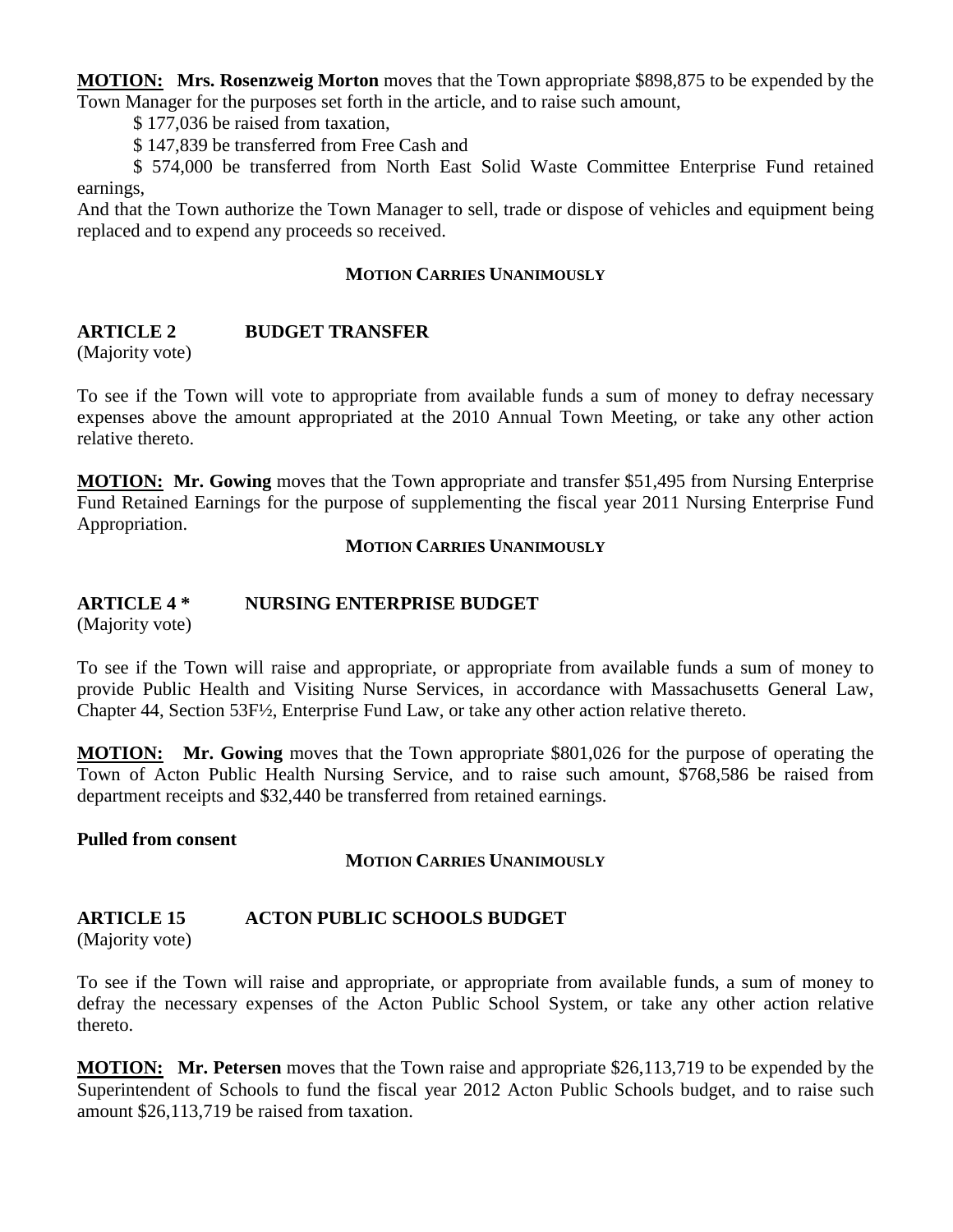**Motion to Amendment:** Mrs. Rosenzweig Morton moves to amend to change the word "taxation" in the motion to the words "general revenues".

#### **MOTION TO AMEND CARRIES UNANIMOUSLY**

#### **AMENDED MOTION CARRIES**

#### **ARTICLE 16 ACTON-BOXBOROUGH REGIONAL SCHOOL DISTRICT ASSESSMENT** (Majority vote)

To see if the Town will raise and appropriate, or appropriate from available funds, a sum of money to defray the necessary expenses of the Acton-Boxborough Regional School District, or take any other action relative thereto.

**MOTION: Mr. Petersen** moves that the Town raise and appropriate \$24,725,573 to fund the fiscal year 2012 assessment of the Acton-Boxborough Regional School District.

**Motion to amend:** Ms Amy Hedison moves to amend the motion to increase Acton's assessment from \$24,725,573 to \$24,891,337.

#### **MOTION TO AMEND LOST**

#### **ORIGINAL MOTION CARRIES**

#### **ARTICLE 17 MINUTEMAN REGIONAL SCHOOL DISTRICT ASSESSMENT** (Majority vote)

To see if the Town will raise and appropriate, and/or transfer and appropriate from available funds, a sum of money to defray the necessary expenses of the Minuteman Regional Vocational Technical School District, or take any other action relative thereto.

**MOTION: Mr. Hunter** moves that the Town transfer from Free Cash and appropriate \$777,161 to fund the fiscal year 2012 assessment of the Minuteman Regional School District.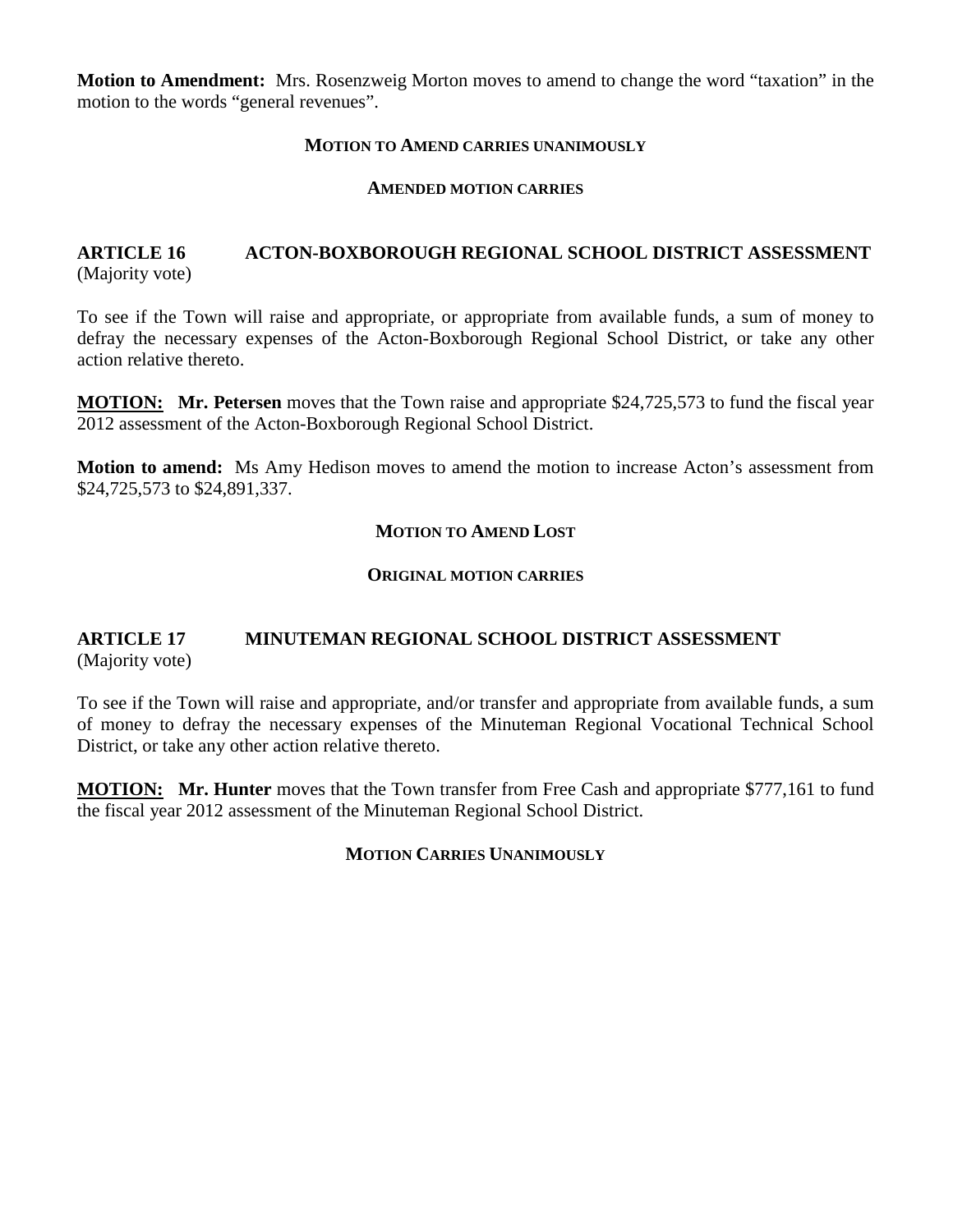#### **ARTICLE 18 COMMUNITY PRESERVATION PROGRAM –** (Majority vote) **DIRECT APPROPRIATIONS FROM FUND BALANCES**

To see if the Town will vote to appropriate or set aside for later appropriation, and to authorize and direct the Board of Selectmen and the Town Manager to expend or set aside, from the FY 2010 Community Preservation Fund balances as set forth herein, the amounts listed below for community preservation purposes, with such expenditures to be subject to conditions listed in the Article's Summary and to be further specified in award letters from the Community Preservation Committee, with each item considered a separate appropriation;

And further, to see if the Town will vote to appropriate, set aside and re-appropriate the amount listed in Item H-2 below, to appropriate the amount listed in Item H-3 below, and to authorize and direct the Board of Selectmen and the Town Manager to expend up to these amounts from the current balance of the Set-Aside Fund for the Acquisition, Preservation, Rehabilitation and Restoration of Historic Resources, with such expenditure to be subject to conditions listed in the Article's Summary and to be further specified in the award letter from the Community Preservation Committee:

| FY 2010 COMMUNITY PRESERVATION FUND BALANCE                                                                                                            |                         |                                      |
|--------------------------------------------------------------------------------------------------------------------------------------------------------|-------------------------|--------------------------------------|
| FY 2010 Community Preservation Fund Revenues                                                                                                           |                         |                                      |
| Community Preservation Fund Surcharge Collected in FY 2010                                                                                             | \$                      | 746,873.08                           |
| State Community Preservation Trust Fund Receipt, October 2010                                                                                          | $\hat{\mathbf{S}}$      | 202,879.00                           |
| <b>Other FY 2010 Community Preservation Fund Components</b>                                                                                            |                         |                                      |
| Interest Earned in FY 2010                                                                                                                             | \$                      | 30,321.49                            |
| Recapture of unspent previous years' project appropriations (2004,<br>2005, 2007, and 2008)                                                            | \$                      | 101,055.48                           |
| Unencumbered FY 2010 Fund Balance                                                                                                                      | $\mathcal{S}$           | 495,159.98                           |
| <b>Total - FY 2010 Community Preservation Fund Balance</b>                                                                                             |                         | \$1,576,289.03                       |
|                                                                                                                                                        |                         |                                      |
| <b>Current Set-Aside Fund Balance for the Acquisition, Creation, and</b><br>Preservation of Open Space, and its Rehabilitation and Restoration         |                         | \$945,000.00                         |
| <b>Current Set-Aside Fund Balance for the Acquisition, Preservation,</b><br>Rehabilitation, and Restoration of Historic Resources (2009 Set-<br>Aside) | \$                      | 44,000.00                            |
|                                                                                                                                                        |                         |                                      |
| <b>APPROPRIATIONS</b>                                                                                                                                  |                         |                                      |
| <b>Purposes</b>                                                                                                                                        |                         | <b>Recommended</b><br><b>Amounts</b> |
| <b>Set Aside Appropriations for</b>                                                                                                                    |                         |                                      |
| A. Acquisition, Creation, and Preservation of Open Space, and its<br><b>Rehabilitation and Restoration</b>                                             | \$                      | 450,000.00                           |
| <b>Spending Appropriations</b>                                                                                                                         |                         |                                      |
| <b>B.</b> Community Housing Program Fund                                                                                                               | \$                      | 150,000.00                           |
| C. Trail Through Time (Phase III)                                                                                                                      | \$                      | 66,900.00                            |
| D. Memorial Library - Arch Window Restoration                                                                                                          | $\overline{\$}$         | 15,000.00                            |
| E. Town Hall Windows (Phase II)                                                                                                                        | $\mathcal{S}$           | 75,000.00                            |
| F. Asa Parlin House - Building Preservation and Restoration                                                                                            | \$                      | 100,000.00                           |
| G. Acton Woman's Club – 504 Main Street, Building Preservation and<br>Restoration                                                                      | $\overline{\mathbb{S}}$ | 99,714.00                            |
| <b>H.</b> Theater III – Building Preservation & Restoration                                                                                            |                         |                                      |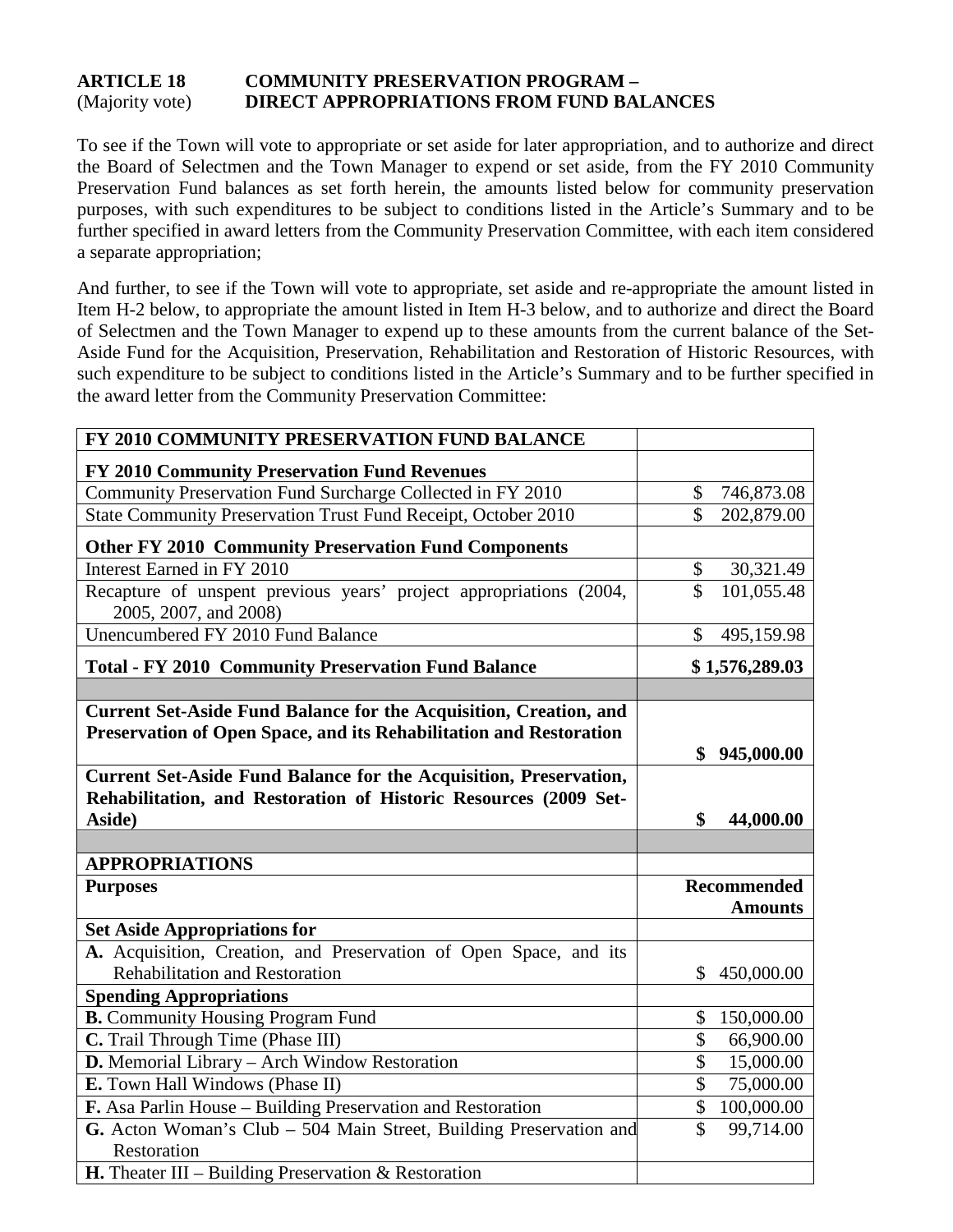| H-1. Direct Appropriation                                                | 145,500.00<br>\$ |
|--------------------------------------------------------------------------|------------------|
| <b>H-2.</b> Amount recaptured as unspent CPA appropriations from 2007    |                  |
| and re-appropriated hereunder after first being set aside                |                  |
| hereunder to the set-aside fund for the Acquisition, Preservation,       |                  |
| Rehabilitation and Restoration of Historic Resources to                  | \$<br>40,000.00  |
| compensate for 2007 shortfall in historic preservation spending          |                  |
| H-3. Appropriation from the current Set-Aside Fund Balance for the       |                  |
| Acquisition, Preservation, Rehabilitation, and Restoration of            | \$<br>44,000.00  |
| Historic Resources (2009 Set-Aside)                                      |                  |
|                                                                          |                  |
| I. Acton Historical Society – Building Preservation and Restoration      | \$<br>62,095.00  |
| <b>Administrative Spending Appropriation</b>                             |                  |
| <b>J.</b> A fund for CPC direct expenses and for reimbursing the Town of | \$<br>47,487.00  |
| Acton for administrative services and operating expenses provided        |                  |
| in support of the Community Preservation Committee                       |                  |
|                                                                          |                  |
| Total Recommended Appropriations from FY 2010 Community                  |                  |
| <b>Preservation Fund Balance and Current Historic Set-Aside Fund</b>     | \$1,295,696.00   |
| Remaining FY 2010 Community Preservation Fund Balance                    | \$<br>324,593.03 |
| Remaining Balance in the Set-Aside Fund for the Acquisition,             |                  |
| Preservation, Rehabilitation, and Restoration of Historic Resources      | \$<br>0.00       |
| Resulting Balance in the Set-Aside Fund for the Acquisition, Creation,   |                  |
| and Preservation of Open Space, and its Rehabilitation and Restoration   |                  |
|                                                                          | \$1,395,000.00   |

, or take any other action relative thereto;

And, whereas Massachusetts General Law, Chapter 44B requires that the Town appropriate for spending, or set-aside for future spending, from the 2010 Community Preservation Fund Revenues at least 10% for open space, 10% for historic preservation, and 10% for community housing;

And, whereas the recommended appropriations for open space, historic preservation, and community housing each meet or exceed 10% of the 2010 Community Preservation Fund Revenues;

And, whereas Town Meeting may vote to delete or reduce any of the recommended amounts;

Therefore, in the event that recommended amounts are deleted or reduced, vote to appropriate as a setaside for future spending from the FY 2010 Community Preservation Fund Balance the minimum necessary amounts to allocate not less than 10% of the FY 2010 Community Preservation Fund Revenues for open space (\$94,975.21), not less than 10% of the FY 2010 Community Preservation Fund Revenues for historic preservation (\$94,975.21), not less than 10% of the FY 2010 Community Preservation Fund Revenues (\$94,975.21) for community housing, or take any other action relative thereto.

## **MOTION: Mr. Foster** moves that the Town:

(1) Transfer to and from the Community Preservation Fund and appropriate, re-appropriate, or set aside for current or later appropriation, \$1,295,696, all as set forth in the article, and

(2) Authorize the Town Manager to expend or set aside amounts as set forth in the article and in compliance with conditions to be noted in the Community Preservation Committee's award letters.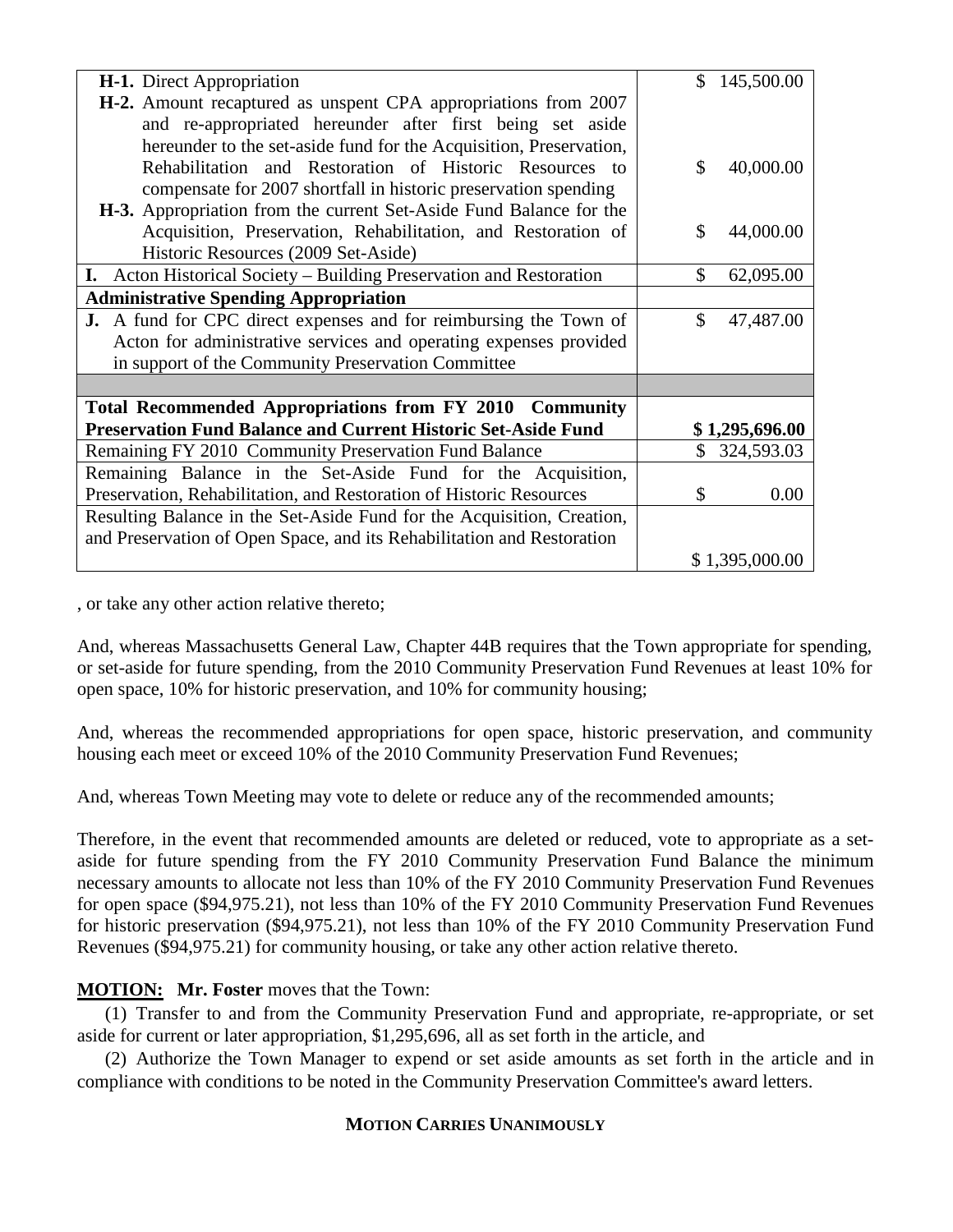#### **ARTICLE 19 RESALE OF PIPER LANE PROPERTY**

(Two-thirds vote)

To see if the Town will vote to authorize the Board of Selectmen to transfer the land with the buildings and improvements thereon located at 6 Piper Road (formerly 8 Piper Lane), shown as "Lot 2 (combined Parcels C, D, Y and Z)" on a plan entitled "Plan of Land in Acton, Mass.," dated September 7, 2010, prepared by Goldsmith, Prest & Ringwall, Inc. and recorded as Plan Number 681 of 2010 in the Middlesex South Registry of Deeds (the "Premises") from the Board of Selectmen to the Board of Selectmen for the purposes of sale and to sell and convey the Premises on such terms and conditions and for such consideration as the Selectmen may determine, and to transfer the net proceeds of such sale, less the transaction costs and less the costs (up to \$45,000 but not less than \$39,000) of repairs, improvements, and the additional land purchase that was needed to create a legal house lot, from the general fund to the Community Preservation Fund Open Space Set-Aside, or take any other action relative thereto.

**MOTION: Mrs. Adachi** moves that the Town authorize the Board of Selectmen to transfer, sell and convey the Premises described in the article on such terms and conditions and for such consideration as the Selectmen may determine, and to transfer the net proceeds of such sale, less the costs described in the article, from the general fund to the Community Preservation Fund Open Space Set-Aside.

## **MOTION CARRIES DECLARED 2/3 BY MODERATOR\***

\*TOWN OF ACTON HAS EXCEPTED MGL CH 39 SEC 15 AT ITS ANNUAL TOWN MEETING APRIL 2001, ARTICLE 43 AND THE AMENDED BYLAW 5A WAS APPROVED BY THE ATTORNEY GENERAL ON AUG. 6, 2001. (THE TOWN MEETING MODERATOR IS NOT REQUIRED TO COUNT A 2/3 REQUIRED VOTE.)

#### **ARTICLE 20 LAND ACQUISITION – QUAIL RIDGE**

(Two-thirds vote)

To see if the Town will vote to authorize the Board of Selectmen to acquire by purchase, gift, eminent domain or otherwise, on such terms and conditions as the Selectmen may determine, fee, easement and/or other real property interests in, on, over, across, under and along all or any portion of the land with the buildings and improvements thereon which is shown on the plan entitled "The Residences at Quail Ridge, Senior Residence Special Permit" dated July 18, 2007, including without limitation all or any portion of Lot 1 containing 56.288 acres more or less, Lot 2 containing 10.535 acres, more or less, Common Land Open space Parcel A containing 88.723 acres, more or less, all buildings, improvements, roadways, driveways, parking, infrastructure, means of access, and easements located on, benefiting or appurtenant to the property, all furniture, equipment, vehicles, golf carts and fixtures used in the operation or maintenance of the golf course, tennis court, pool and/or clubhouse at the property, and all permits and approvals associated with the property; to raise, appropriate, transfer from available funds, borrow, or accept gifts of such funds as are necessary to accomplish the purposes of this article; or to take any other action relative thereto.

**MOTION: Mr. Gowing** moves that the Town take no action.

#### **MOTION CARRIES DECLARED 2/3 BY MODERATOR\***

\*TOWN OF ACTON HAS EXCEPTED MGL CH 39 SEC 15 AT ITS ANNUAL TOWN MEETING APRIL 2001, ARTICLE 43 AND THE AMENDED BYLAW 5A WAS APPROVED BY THE ATTORNEY GENERAL ON AUG. 6, 2001. (THE TOWN MEETING MODERATOR IS NOT REQUIRED TO COUNT A 2/3 REQUIRED VOTE.)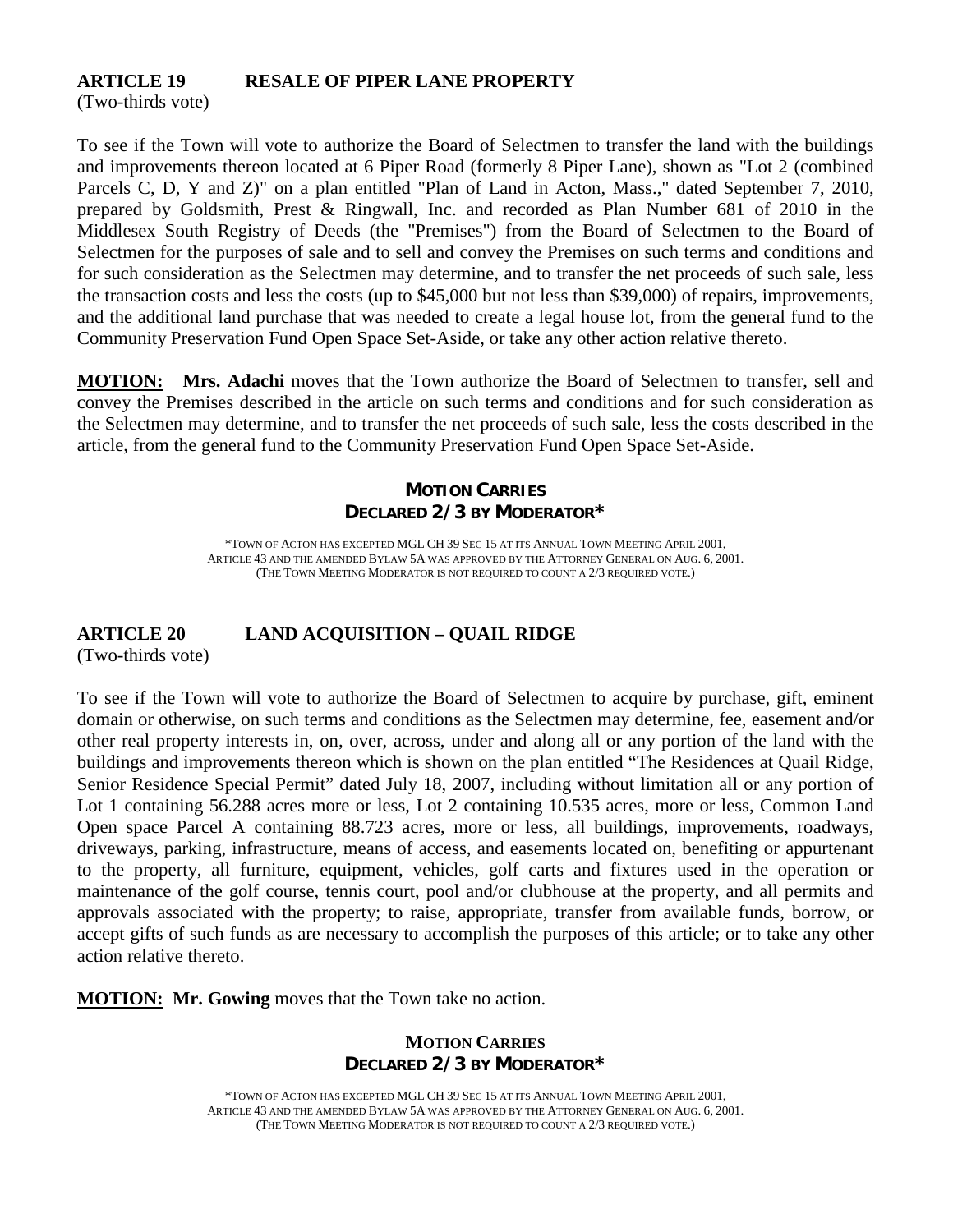**MOTION TO ADJOURN:** Ms Ann Chang moves to adjourn the Annual Town Meeting at 10:26 PM, until Tuesday, April 5, 2011 at the Acton-Boxborough Regional High School Auditorium at 7 PM

## **MOTION CARRIES**

## **April 5, 2011**

The Moderator, called the meeting to order, Tuesday, April 5, 2011 at 7:02 PM.

Mr. Mackenzie introduced Mike Gowing, vice chair of the Board of Selectmen. Mr Gowing thanked Terra Friedrichs for her service to the town and her time served on the Board of Selectmen. Mr Gowing also thanked Lauren Rosenzweig Morton, chair of the Board of Selectmen, for her years of service to the Town on various Board.

The Moderator then introduced John Petersen, chair of the School Committee. Mr. Petersen thanked the School committee members that will be leaving the board. Sharon Smith McManus who has served 6 years on the Committee. Also, Herman Kabakoff who served a year on the committee.

Mr Mackenzie recongnized and thanked all those who volunteer for town boards and committees.

Mr. Mackenzie also thanked Pat Easterly, who served as chair of the Finance Committee, stepped down September of 2010 as well as Kent Sharp who will be stepping down after 6 years of service on the Finance Committee.

The Moderator introduced the Town Manager, Steve Ledoux who gave the presentation for the  $6<sup>th</sup>$  annual recipient of the "Joseph A. Lalli Merit Award" for outstanding work of a Town of Acton employee. This years Town Employee of the Year award is presented to (Dickie) Richard Waite, who has worked for the Town of Acton for 33 years, is the current Assistant Highway Superintendent.

Mr. Ledoux also honored the 3rd annual reciepient of the "Joseph A. Lalli Merit Award" for outstanding work of a Public Safety Employee. Employed by the town for 21 years, this years Public Safety Employee of the Year goes to Kevin Antonelli, Dispatcher for the Acton Police Department.

Mr Mackenzie also thanked Ms Fran Osman for the flowers that decorated the stage.

#### **ARTICLE 21 # AMEND TOWN BYLAWS – DUTIES OF THE FINANCE COMMITTEE** (Majority Vote)

To see if the Town will vote to amend Chapter B, Section B3 (Duties of the Finance Committee) of the General Bylaws of the Town by adding the following sentences after the words "…. the preparation of long range fiscal plans for the Town.":

"The Finance Committee shall present its fiscal plan at the annual town meeting. The fiscal plan shall be for a minimum of three years and shall include the Finance Committee's estimate of the town's financial reserves and its recommendation of the maximum amounts, if any, of the town's financial reserves to be used for appropriations by town meetings for each of the fiscal years covered by the long-range plan."

so that the amended Section B3 reads as follows: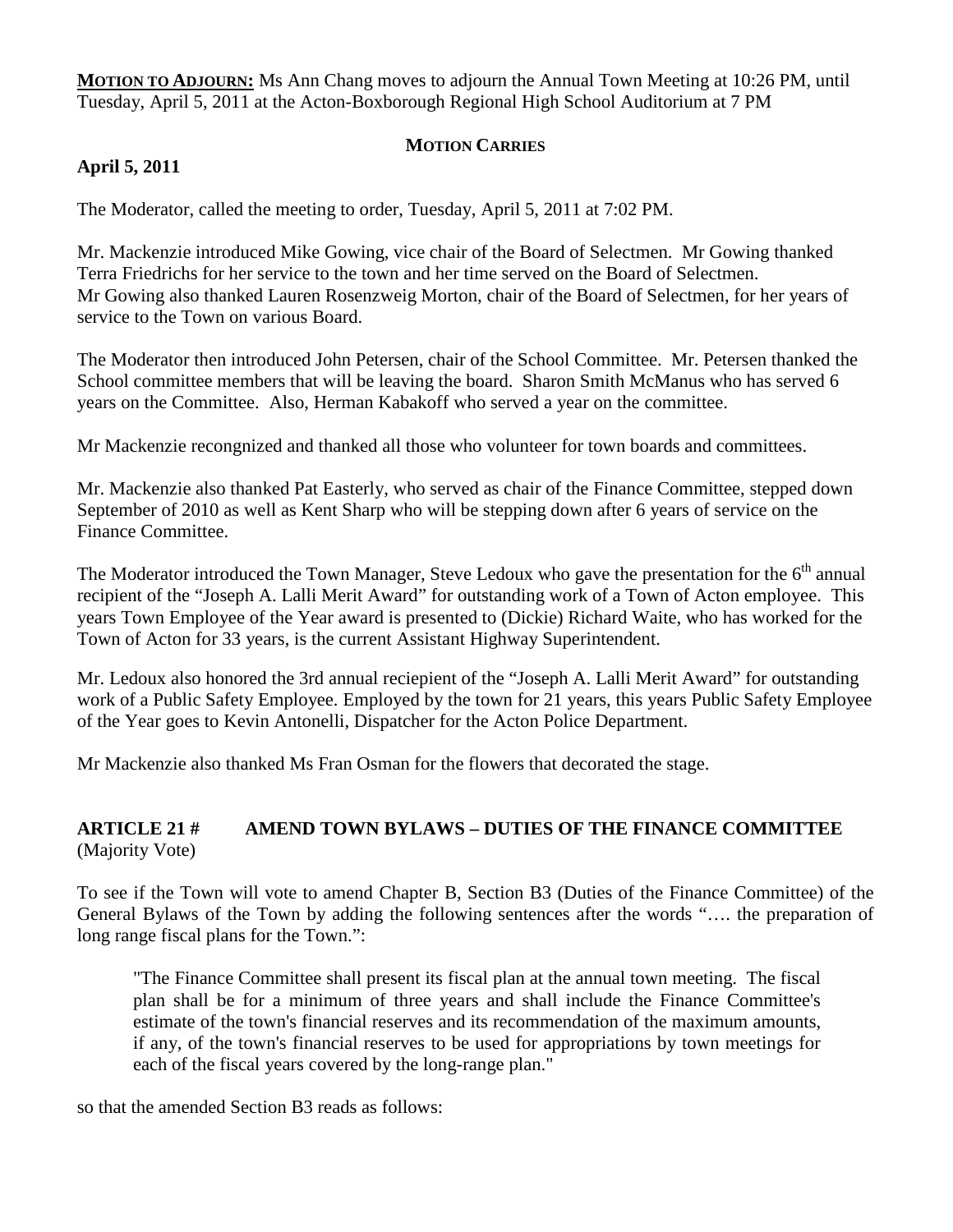#### **B3. Duties of the Finance Committee**

The Finance Committee shall consider any and all municipal questions for the purpose of making reports and recommendations. Without restricting the general intent of the foregoing, the Finance Committee shall include in its duties the review of and recommendations concerning the budget for the annual meeting, the review of and recommendations concerning any other matter of a financial nature arising at the annual meeting or at any special meeting, and the preparation of long range fiscal plans for the Town. The Finance Committee shall present its fiscal plan at the annual town meeting. The fiscal plan shall be for a minimum of three years and shall include the Finance Committee's estimate of the town's financial reserves and its recommendation of the maximum amounts, if any, of the town's financial reserves to be used for appropriations by town meetings for each of the fiscal years covered by the long-range plan.

, or take any other action relative thereto.

**MOTION: Mr. Kadlec** moves that the Town adopt the general bylaw amendment as set forth in the Article.

#### **MOTION LOST**

#### **ARTICLE 22 # RESOLUTION REQUESTING LEGISLATIVE ACTION REGARDING** (Majority vote) **PUBLICLY-FUNDED STATE SERVICES**

Whereas, in the State Election of November 2, 2010, 77% of the voters of Acton precincts 3, 4 and 5 voted in favor of the resolution that the state representative from the 37<sup>th</sup> Middlesex District be instructed to vote in favor of legislation that would require proof of legal residence in Massachusetts before an applicant could obtain publicly-funded state benefits, and

Whereas, subsequent to that vote, the Governor of the Commonwealth of Massachusetts and his administration have proposed expanding services to persons irrespective of proof of legal residence,

NOW, BE IT RESOLVED THAT: The Town of Acton requests that its representatives and senator honor the expressed will of the voters by voting to require proof of legal residence as a condition for receiving publicly-funded state services.

**MOTION: Mr. Stone** moves that the Town adopt the non-binding resolution as set forth in the Article.

**Motion to Amend:** Mr. Stone moves to amend the non-binding resolution by replacing the third paragraph in its entirety with the following text:

NOW, BE IT RESOLVED THAT: The Town Meeting Voters of Acton reaffirm the principle that publicly-funded state services should be limited, where practicable, to persons who are legal residents of Massachusetts. We therefore request that our representatives and senator vote in favor of legislation that would strengthen this principle and against legislation that would weaken it. In either case we expect that our legislators will take care to avoid mandates that are impractical, not cost-effective, unduly burdensome on local officials, or contravened by Federal or other laws.

#### **MOTION TO AMEND PASSED**

#### **AMENDED MOTION LOST**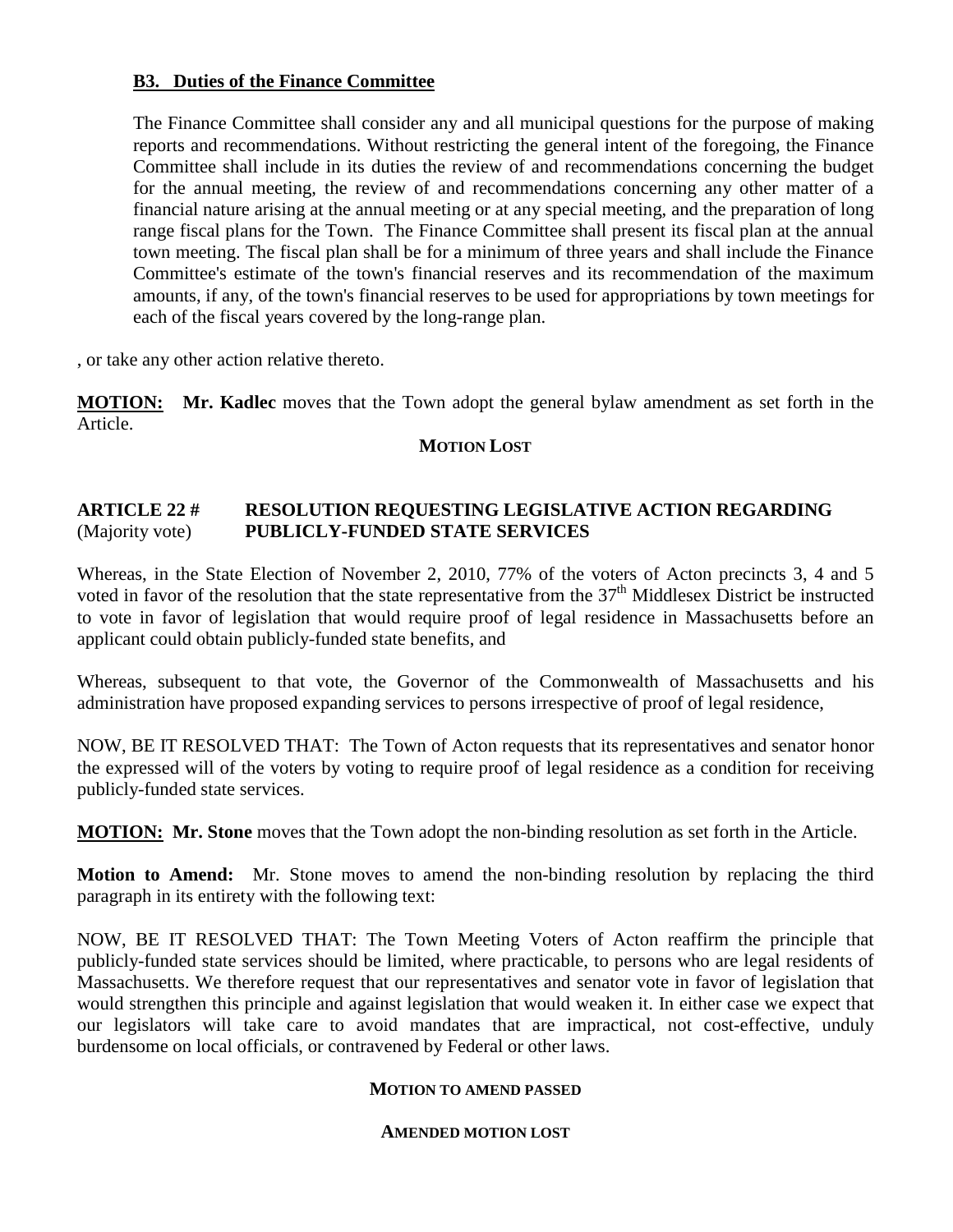#### **ARTICLE 23 RESOLUTION REGARDING PROPOSED NEXT GENERATION** (Majority vote) **CHILDREN'S CENTER, 352 MAIN STREET**

Whereas, the proposed Next Generation Children's Center at 352 Main St. serving 262 children would significantly increase traffic on Main Street (Route 27) and at the Route 2 entrance and exit ramps, especially during peak morning and evening rush hours;

Whereas, Main Street (Route 27) is already a very heavily traveled road at peak hours, the intersection with Route 2 is already at a failing service level and historically this intersection has had a higher than average accident rate according to Next Generation's own traffic study;

Whereas, town staff including the Chief of Police and various town boards as well as the school administration and numerous citizens of the town have stated that the increased traffic would be a serious threat to public safety;

And whereas the Board of Selectmen in response to comments from the citizens of the town has decided to continue with its defense in the litigation with the proponent rather than accept a proposed settlement that would do nothing to ameliorate the potential traffic issues and public safety problems and further would not resolve the violations of the town bylaw governing this development.

Now, therefore, be it resolved by the citizens of Acton present at the April 2011 Annual Town Meeting:

That to resolve this litigation and to prevent the construction of the proposed day care center on the property at 352 Main St., the Board of Selectmen should consider entering into negotiations with the developer and owners of Next Generation with the intent to offer to purchase the land that is currently owned by the developer for the day care center development.

**MOTION: Mr. Ashton** moves that the Town adopt the non-binding resolution as set forth in the Article.

#### **MOTION CARRIES**

#### **ARTICLE 24 MBTA COMMUTER RAIL STATION ELEVATOR –** (Majority vote) **MAINTENANCE AGREEMENT**

To see if the Town will authorize the Town Manager, with the approval of the Board of Selectmen, to enter into a long-term Agreement on such terms and conditions as they may determine appropriate, with the Massachusetts Bay Transportation Authority relative to elevator maintenance at the South Acton Train Station, or take any other action relative thereto.

**MOTION: Dr. Harting-Barrat** moves that the Town authorize the Board of Selectmen to enter into a longterm agreement with the Massachusetts Bay Transportation Authority relative to elevator maintenance at the South Acton Train Station.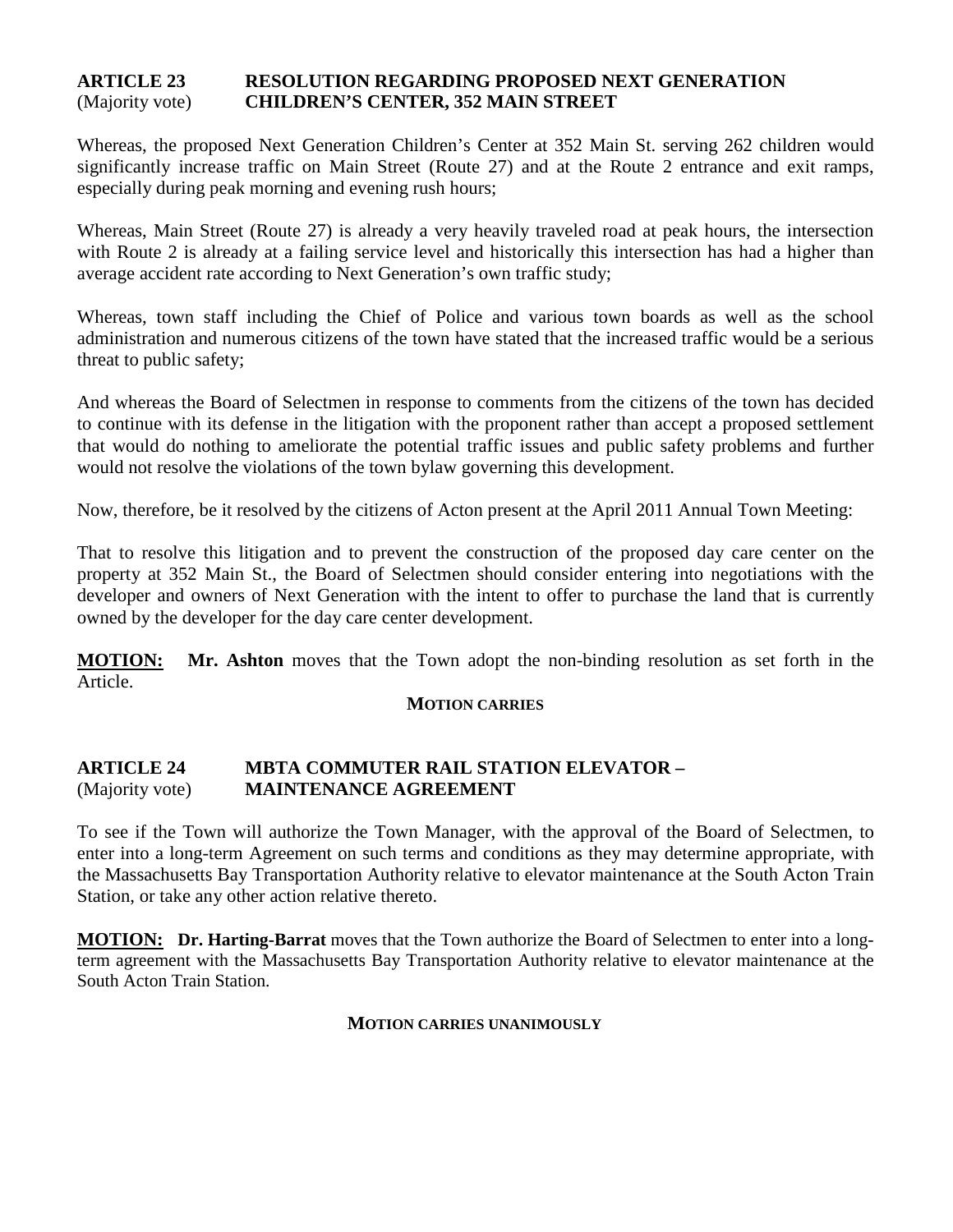#### **ARTICLE 25 MBTA COMMUTER RAIL STATION ELEVATOR –** (Majority vote) **APPROPRIATION**

To see if the Town will raise and appropriate, transfer and/or appropriate from free cash or other available funds a sum of money to fund the Town's share of an Agreement with the Massachusetts Bay Transportation Authority relative to elevator maintenance at the South Acton Train Station, or take any other action relative thereto.

**MOTION: Dr. Harting-Barrat** moves that the Town take no action.

#### **MOTION CARRIES UNANIMOUSLY**

#### **ARTICLE 26 HOME RULE PETITION –** (Majority vote) **SENIOR CITIZEN PROPERTY TAX EXEMPTION**

To see if the Town will vote to authorize the Board of Selectmen to petition the General Court for an Act to establish a means tested senior citizen property tax exemption in the Town of Acton, in substantially the form set forth below:

#### **An Act authorizing the Town of Acton to establish a means tested Senior Citizen Property Tax Exemption**

*Be it enacted by the Senate and House of Representatives in General Court assembled, and by the authority of the same, as follows:*

SECTION 1. With respect to each parcel of real property qualifying pursuant to the criteria listed in Section 2 hereof and classified as class one, residential in the town of Acton there shall be a cap on property taxes equal to the sum of [l] 10 per cent of the total annual household income, and [2] the amount of the state's "circuit breaker" credit the applicant was eligible to receive in the year prior to the application being filed, except that if the cap described in Section 3 is exceeded by a higher percentage and except that in no event shall property taxes be reduced by more than 50 per cent by this exemption. The exemption shall be applied only to the principal residence of a taxpayer as used by the taxpayer for income tax purposes.

SECTION 2. The board of assessors may deny an application if they find the applicant has assets that exceed 200% of the limit as defined under the most recently accepted clause 41 of Section 5 of Chapter 59 of Massachusetts General Laws. The board of assessors may deny an application if they find the applicant has excessive assets that place them outside of the intended recipients of the senior exemption created by this act. Real property shall qualify for the exemption set forth in section 1 if all the following criteria are met:

- (a) the qualifying real estate is owned and occupied by a person or family where their prior year's income would make them income eligible for the Circuit Breaker income tax credit;
- (b) the qualifying real estate is owned by a single applicant age 65 or above at the close of the previous year or if a joint application the second applicant was age 60 or above;
- (c) the qualifying real estate is owned and occupied by the applicant or joint applicants as their principal residence for income tax purposes;
- (d) the applicant or at least one of the joint applicants has resided in the town of Acton for at least 10 consecutive years before filing an application for the exemption;
- (e) the maximum assessed value of the primary residence is no greater than the amount that would make them eligible for the Circuit Breaker income tax credit; and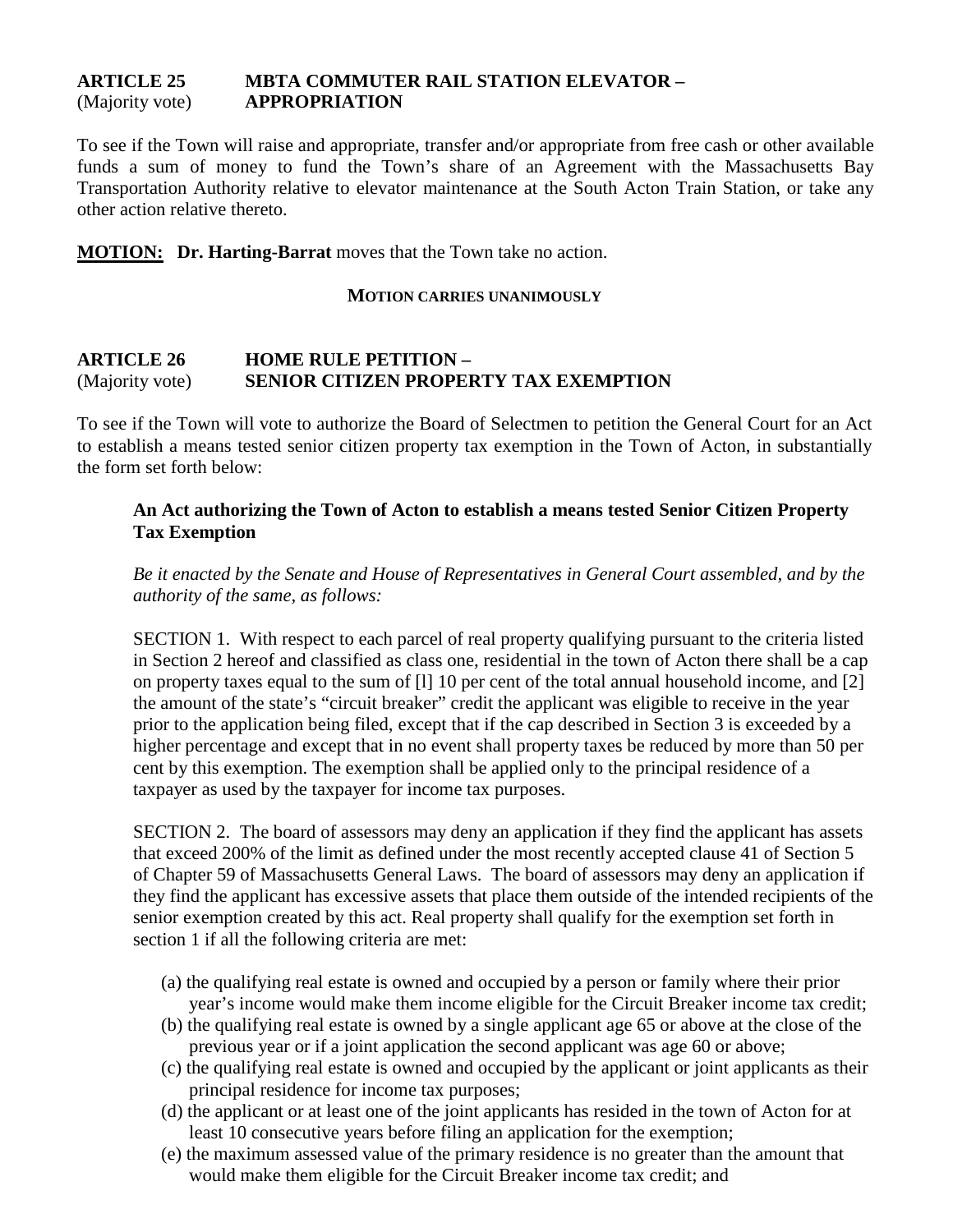(f) the board of assessors has approved the application.

SECTION 3. The exemption provided for in this act shall be in addition to any other exemption allowable under the General Laws except that this exemption shall not exceed \$50,000, and shall be funded from the town's overlay account. To the extent qualifying requests for exemption exceed the cap of \$50,000, all requests shall be prorated based on the \$50,000 cap divided by the total dollar amount of the qualifying requests. This ratio up to a maximum of 1.0 will be multiplied by each citizen's qualifying request to determine the actual amount of the exemption for each qualifying request. For example, assume requests in one year total \$75,000. The cap amount of \$50,000 is divided by \$75,000 to determine a ratio of .667. This ratio shall be applied to each qualifying applicants' request to determine the amount of the actual exemption.

After the first year of enactment, the total cap on the exemptions granted by this act shall be set annually by the board of selectmen in consideration of the total overlay amount.

SECTION 4. A person who seeks to qualify for this exemption shall, before the deadline established by the board of assessors, file an application, on a form to be adopted by the board of assessors, with the supporting documentation of their income and assets as described in the application. The application shall be filed each year for which the applicant seeks the exemption.

SECTION 5. For the purposes of this act, "parcel" shall be a unit of real property as defined by the assessors in accordance with the deed for the property and shall include a condominium unit.

SECTION 6. Acceptance of this act by the town of Acton shall automatically expire after 3 years unless reaffirmed by the affirmative vote of a majority of the voters at a town meeting. Once reaffirmed, it shall take an affirmative vote by two-thirds of the voters at a regular or special election at which the question of revocation has been placed on the ballot by a two- thirds vote of then sitting members of the board of selectmen for this act to be revoked.

SECTION 7. The selectmen and/or the board of assessors may make technical and procedural changes, if they decide such changes will: (1) make the administration of the act more efficient, (2) make it easier to comply with the regulations of the Massachusetts Department of Revenue, or (3) for any other good reason. Such changes shall not require further approval by the legislature.

, or take any other action relative thereto.

**MOTION: Mr. Gowing** moves that the Town authorize the Board of Selectmen to petition the General Court for a Home Rule Act in substantially the form set forth in the Article.

#### **MOTION CARRIES UNANIMOUSLY**

#### **ARTICLE 27 ACCEPT LEGISLATION – SENIORS ELIGIBLE FOR STATE**  (Majority Vote) **CIRCUIT BREAKER TAX CREDIT**

To see if the Town will vote to accept the provisions of Massachusetts General Law chapter 59, section 5, clause 57 to be effective beginning in fiscal year 2012 (July 1, 2011 – June 30, 2012), or take any other action relative thereto.

**MOTION: Mr Gowing** Moves to take no action on this article.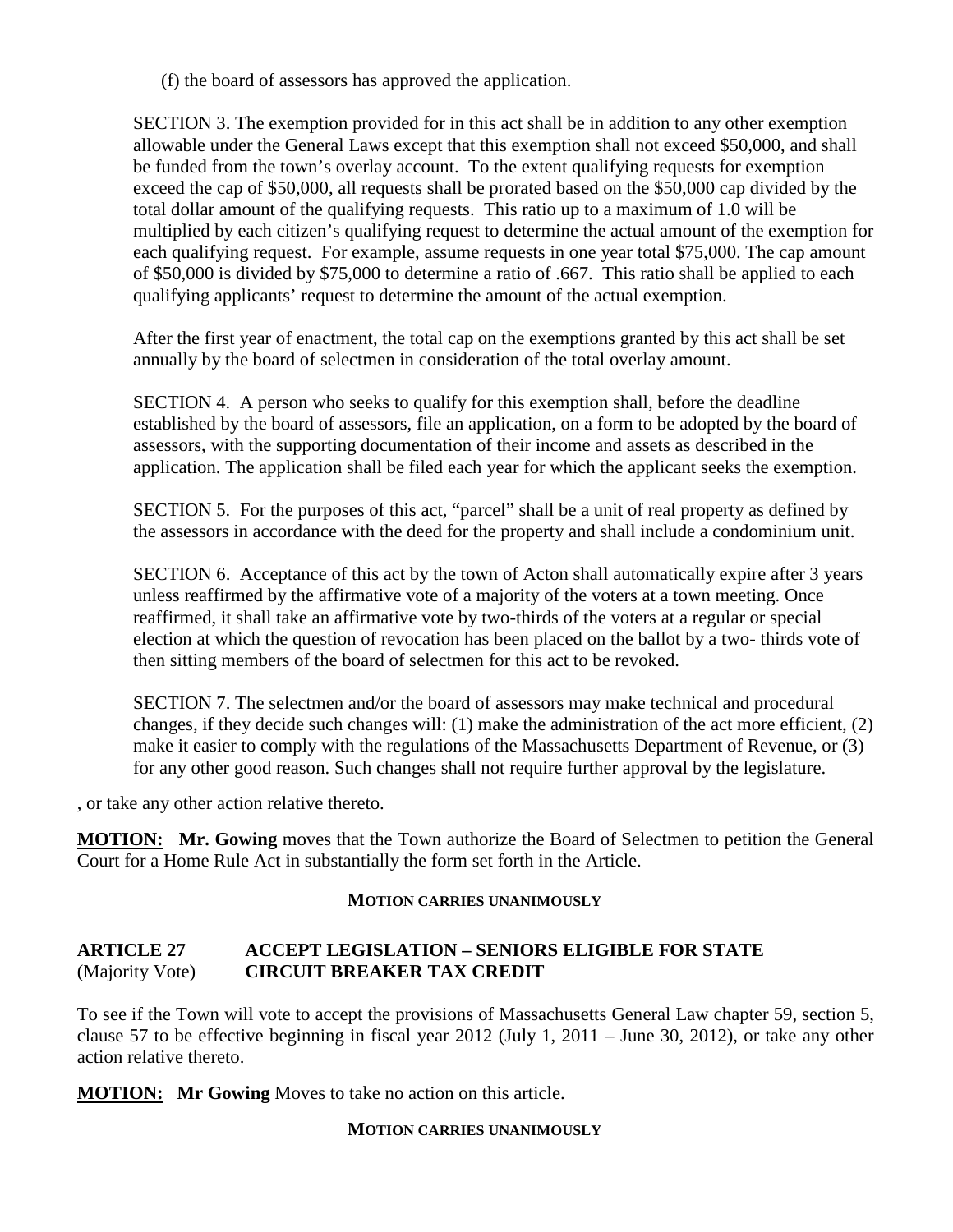# **ARTICLE 28 MODIFY VETERANS TAX EXEMPTION**

(Majority Vote)

To see if the Town will vote to accept the provisions of the final paragraph of Massachusetts General Law, chapter 59, section 5, clause twenty-second, providing that, "Notwithstanding the provisions of this section, in any city or town which accepts the provisions of this paragraph, said exemptions available under clauses twenty-second, twenty-second A, twenty-second B, twenty-second C, twenty-second D and twenty-second E may be granted to otherwise eligible persons who have resided in the commonwealth for one year prior to the date of filing for exemptions under the applicable clause."

, or take any other action relative thereto.

**MOTION: Mr. Gowing** moves that the Town accept the final paragraph of General Laws Chapter 59, Section 5, Clause 22 effective as of July 1, 2011, relative to the residency requirement for certain tax exemptions.

#### **MOTION CARRIES UNANIMOUSLY**

#### **ARTICLE 29 PRESERVATION, REHABILITATION AND REUSE OF HISTORIC** (Two-thirds vote) **TOWNE SCHOOL PROPERTY AFFORDABLE HOUSING RESTRICTION**

To see if the Town will authorize the Board of Selectmen to grant a perpetual affordable housing restriction as that term is defined in G.L. c. 184, § 31 and as that term is used in G.L. c.184, § 26, 31, 32 and 33, and which has the benefit of Section 32 of said Chapter 184, to and for the benefit of the Department of Housing and Community Development or its designee, to enable the preservation, rehabilitation and reuse of the historic Acton High School (Towne School) property located at the intersection of Massachusetts Avenue and Charter Road in Acton which is subject to a Lease dated as of December 18, 2006, as amended, between the Town and Common Ground Development Corporation or its permitted successors and assigns for low and moderate income housing, upon such terms and conditions as the Board of Selectmen may determine, or take any other action relative thereto.

**MOTION: Mrs. Rosenzweig Morton** moves that the Town take no action.

#### **MOTION CARRIES UNANIMOUSLY**

#### **ARTICLE 30 COMMUNITY SHUTTLE – THIRD YEAR GRANT MATCH** (Majority vote)

To see if the Town will raise and appropriate, transfer and/or appropriate from available funds, a sum of money to be expended by the Town Manager for the continuation of a town shuttle and dial a ride program, or take any other action relative thereto.

**MOTION: Mrs. Rosenzweig Morton** moves that the Town transfer from Free Cash and appropriate \$75,000 to be expended by the Town Manager for the implementation or continuation of the town shuttle, dial-a-ride or other transportation-related programs, including state and federal grant fund matching and other costs incidental and related thereto.

#### **MOTION CARRIES**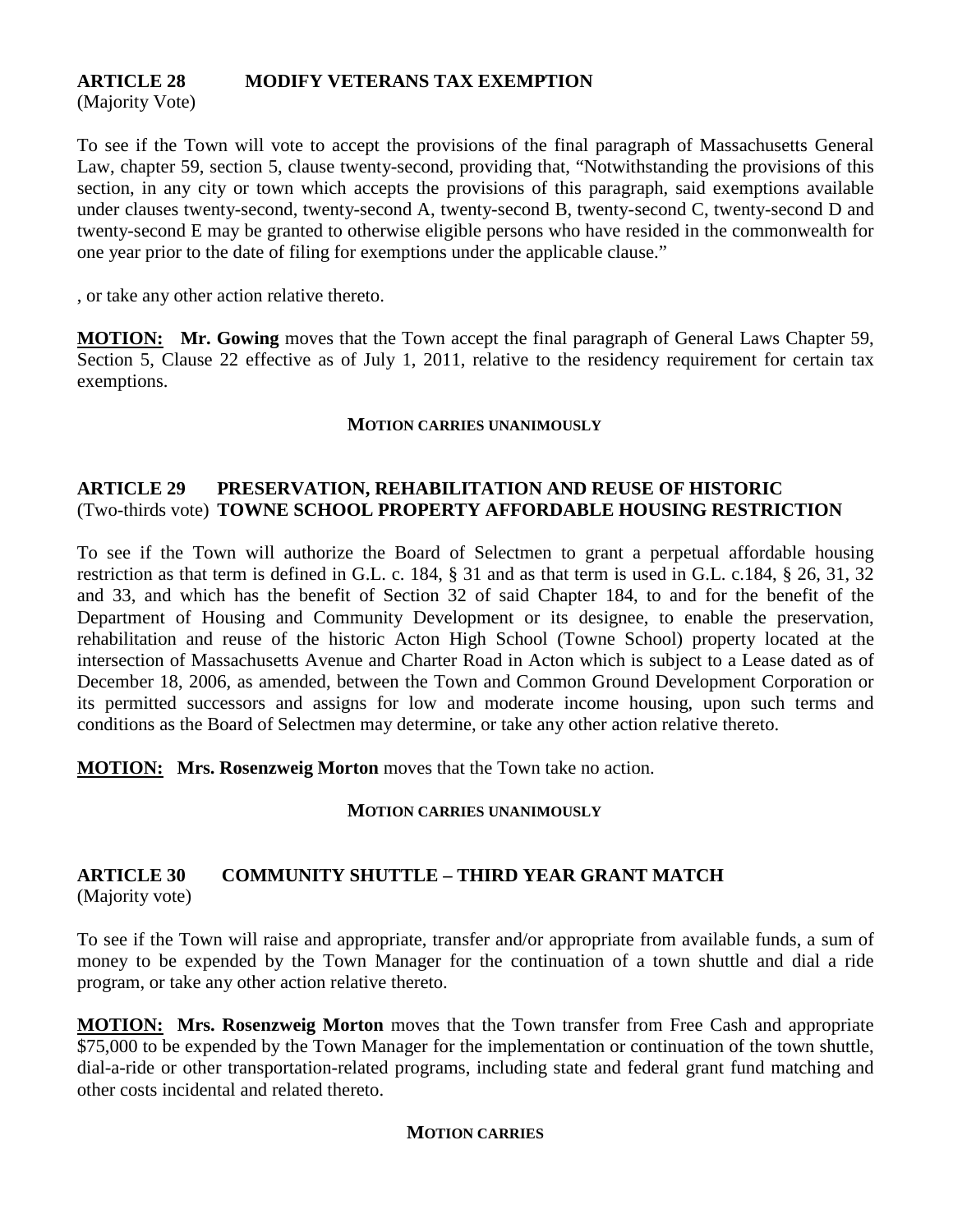#### **ARTICLE 31 AMEND ZONING BYLAW AND MAP –** (Two-thirds vote) **GROUNDWATER PROTECTION DISTRICT**

To see if the Town will vote to amend the zoning bylaw and map as follows:

- A. Delete the 3<sup>rd</sup> bulleted paragraph in Section 2.2 and replace it with the following new paragraph:
	- "Groundwater Protection District Map of the Town of Acton" as last amended and most recently adopted by Town Meeting, consisting of a single sheet designated Map Number 3. See Section 4.3.2 of this Bylaw for a more detailed description of the Groundwater Protection District and the use of this map.

*[Note – this paragraph currently reads:*

*"Groundwater Protection District Map of the Town of Acton" as last amended; Map Number 3A, consisting of a single sheet at a scale of 1" = 1200', and Map Number 3B, consisting of sheets 3B-1 through 3B-18 at a scale of 1" = 200'. See Section 4.3.2 of this Bylaw for a more detailed description of the Groundwater Protection District and the use of these maps.]*

- B. Delete Section 4.3.2.2 and replace it with:
	- 4.3.2.2 ZONE 2 The Recharge Protection Area The area within which GROUNDWATER will move toward a pumping municipal well at the end of a 180 day period of no surficial recharge and full design capacity pumping of the well (as more fully defined by the Massachusetts Department of Environmental Protection in 310 CMR 22.02), established in the "Groundwater Protection District Map of the Town of Acton, January 1989", as last amended and most recently adopted by Town Meeting. For the Clapp/Whitcomb and the School Street well fields, the Zone 2 delineation was prepared by Goldberg, Zoino and Associates (GZA) in the "Final Report - Aquifer Protection Zones, Town of Acton, Massachusetts, January 1989". For the Conant I and II well fields, the ZONE 2 delineation was prepared by Dufresne-Henry, Inc. for the Acton Water District in the "Report on Conant II Pumping Test", dated January 1993. For the Kennedy/Marshall well fields, the ZONE 2 delineation was prepared by Dufresne-Henry, Inc. for the Acton Water District in the "Report on Kennedy No.1 and Marshall Wellfields Zone II Delineation", dated October 1996. For the Assabet well fields, the ZONE 2 delineation was prepared by Stantec Consulting for the Acton Water District in the report "Prolonged Pumping Test Assabet Well No. 3", dated May 2008 and revised by Stantec Consulting in a letter report dated January 2009. All Zones 2 have been approved by the Massachusetts Department of Environmental Protection (DEP) as the State approved Zones 2.

*[Note – Section 4.3.2.2 currently reads:*

*ZONE 2 - The Recharge Protection Area – The area within which GROUNDWATER will move toward a pumping municipal well at the end of a 180 day period of no surficial recharge and full design capacity pumping of the well (the Massachusetts Department of Environmental Protection ZONE 2 boundary standard), as established in the "Groundwater Protection District Map of the Town of Acton, January 1989", and amended in 1996. Except for the Conant I and II well fields, the Zone 2 delineation was prepared by Goldberg, Zoino and Associates (GZA) in the "Final Report - Aquifer Protection Zones, Town of Acton, Massachusetts, January 1989". For the Conant I and II well fields the ZONE 2 delineation was prepared by Dufresne-Henry, Inc. for the Acton Water District in the "Report on Conant II Pumping Test", dated January 1993, and has been approved by the Massachusetts Department of Environmental Protection (DEP) as the State approved Zone 2.]*

C. Adopt a new Groundwater Protection District Map of the Town of Acton, Map Number 3, dated January 2011.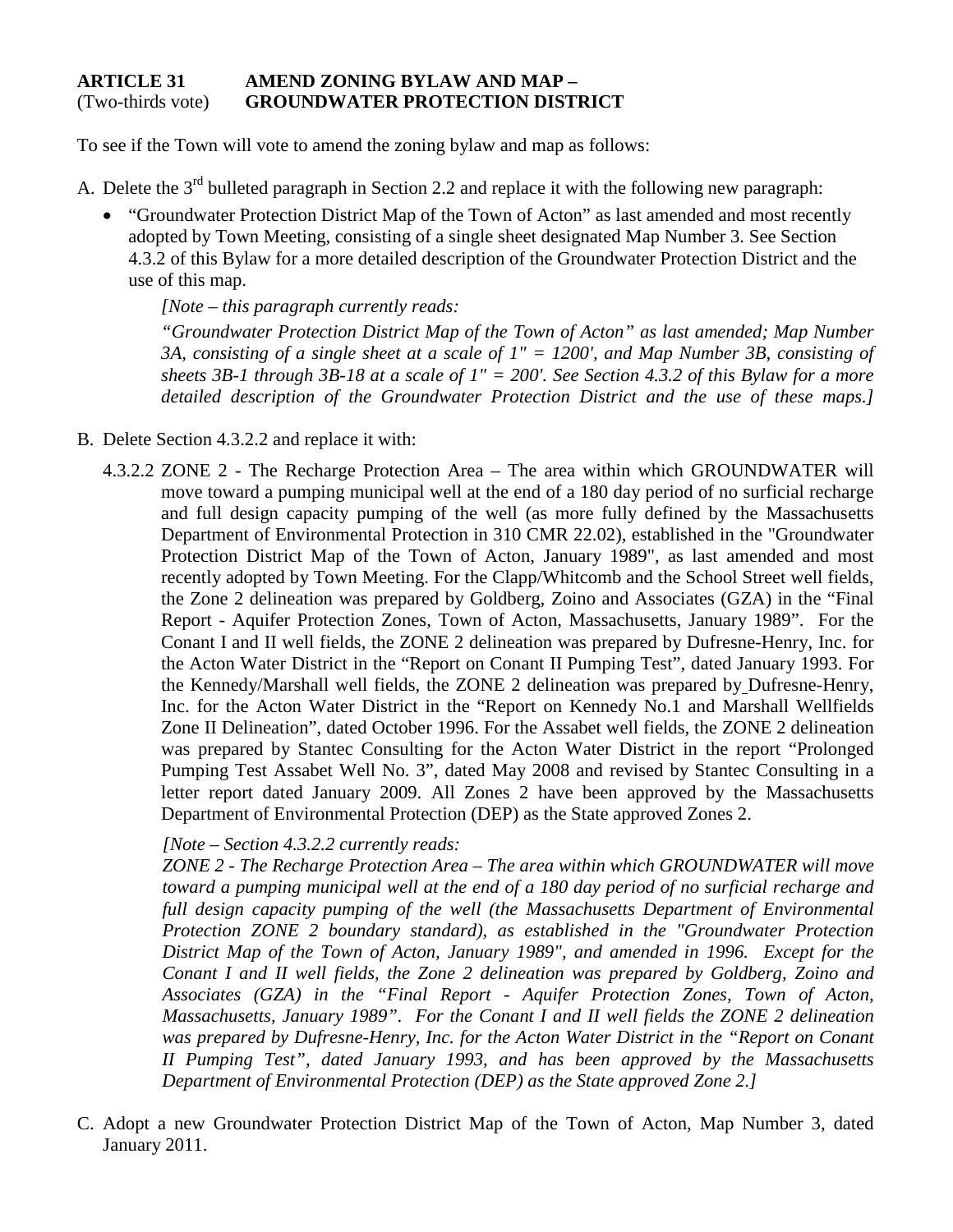, or take any other action relative thereto.

**MOTION: Mr. Clymer** moves that the Town adopt the zoning bylaw and map amendments as set forth in the article.

#### **MOTION CARRIES UNANIMOUSLY**

#### **General Consent Calendar Articles and Motions**

#### **32 \* Amend Zoning Bylaw – Corrections, Clarifications and Minor Changes**

Mr. Clymer moves that the Town adopt the zoning bylaw amendments as set forth in the article.

#### **33 \* Amend Town Bylaws – Handicapped Parking**

Mr. Gowing moves that the Town adopt the general bylaw amendments as set forth in the Article.

#### **34 \* Amend Town Bylaws – Non-Criminal Disposition, Handicapped Parking**

Mr. Gowing moves that the Town adopt the general bylaw amendment as set forth in the Article.

#### **35 \* Amend Town Bylaws – Council on Aging**

Mr. Gowing moves that the Town adopt the general bylaw amendments as set forth in the Article.

#### **36 \* Land Acquisition – Robbins Mill**

Mr. Gowing moves in the words of the Article.

#### **37 \* Accept Streets – Canterbury Hill Road & Blueberry Path**

Mr. Gowing moves that the Town accept as public ways the streets listed in the Article, as laid out by the Board of Selectmen, according to the plans on file with the Town Clerk, and authorize the Board of Selectmen to take the fee or easements for drainage, utility, or other purposes where shown on said plans or described in the Order of Layout or in a related Order of Taking.

#### **38 \* Abandon Road Easement – Ticonderoga Road**

Mr. Gowing moves in the words of the Article.

#### **39 \* Accept Sidewalk Easements – High Street**

Dr. Harting-Barrat moves that the Town authorize the acquisition of the easements as set forth in the Article.

#### **40 \* Accept Sidewalk Easements – Summer Street**

Dr. Harting-Barrat moves that the Town authorize the acquisition of the easements as set forth in the Article.

#### **41 \* Accept Sidewalk Easements – Martin Street**

Dr. Harting-Barrat moves that the Town authorize the acquisition of the easements as set forth in the Article.

#### **42 \* Accept Sidewalk Easement – Main Street**

Dr. Harting-Barrat moves that the Town authorize the acquisition of the easement as set forth in the Article.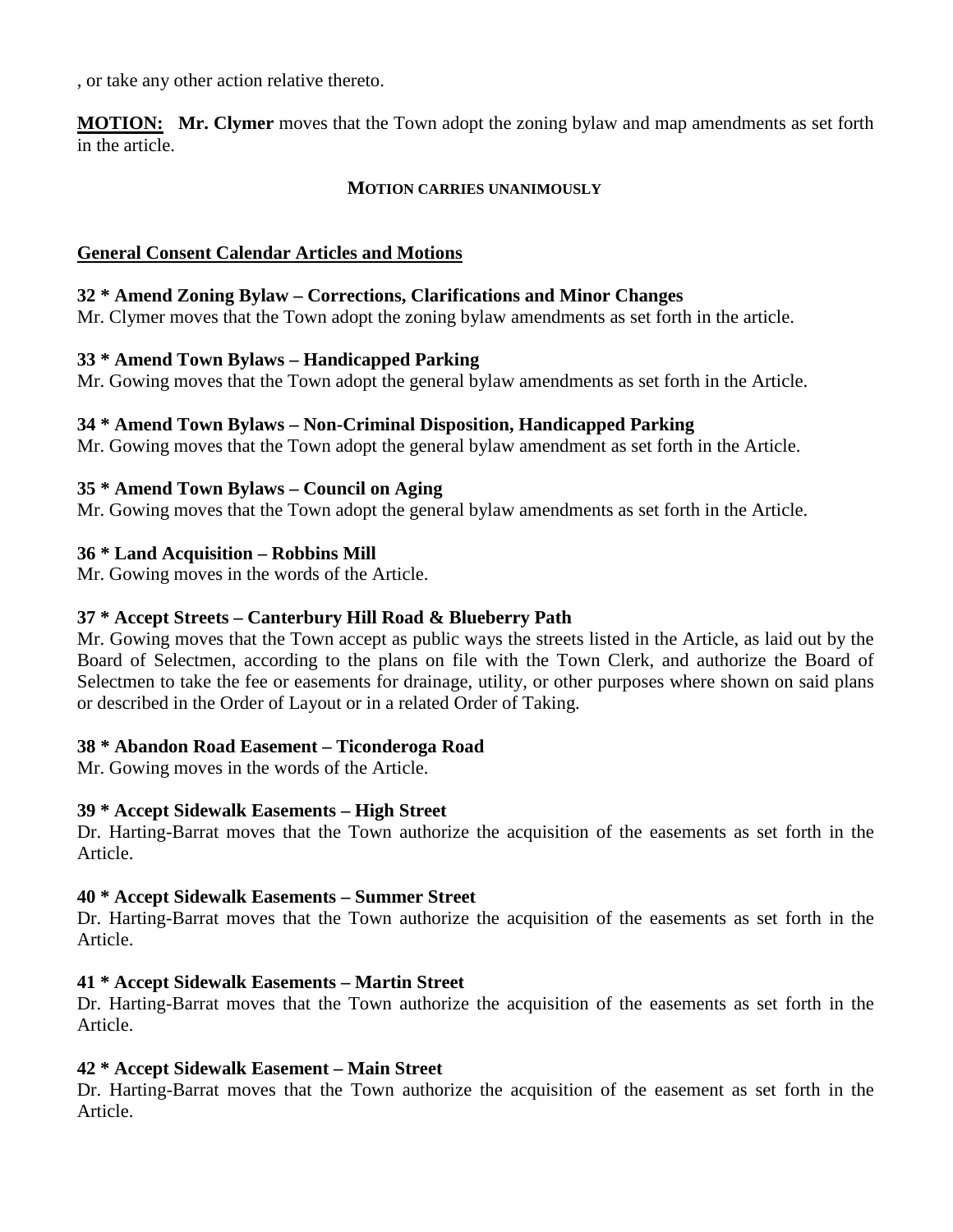#### **43 \* Accept Sidewalk Easement – Arlington Street**

Dr. Harting-Barrat moves that the Town authorize the acquisition of the easement as set forth in the Article.

#### **44 \* Accept Sidewalk Easement – Spruce Street**

Dr. Harting-Barrat moves that the Town authorize the acquisition of the easement as set forth in the Article.

#### **45 \* Hear and Accept Reports**

Ms. Friedrichs moves that the Town accept the reports of the various Town Officers and Boards as set forth in the 2010 Town Report and that the Moderator calls for any other reports.

#### **46 \* Highway Reimbursement Program (Chapter 90)**

Ms. Friedrichs moves that the Town Manager is authorized to accept Highway funds from all sources and that such funds are hereby appropriated for highway purposes.

#### **47 \* Insurance Proceeds**

Ms. Friedrichs moves that the Town Manager is authorized to accept insurance proceeds of any name and nature whatsoever from all sources and such funds are hereby appropriated.

#### **48 \* Gifts or Grants**

Mrs. Adachi moves that the proceeds of any gifts or grants from any source accepted pursuant to Massachusetts General Law, Chapter 44, Section 53A, and any interest thereon, are hereby appropriated for the stated purposes of the gifts or grants, and may be expended with the approval of the Board of Selectmen or otherwise as stated in Section 53A.

#### **49 \* Federal and State Reimbursement Aid**

Ms. Friedrichs moves that the Town Manager is authorized to accept federal and state reimbursement funds from all sources and that such funds are hereby appropriated for the purposes outlined by such reimbursement.

#### **50 \* Performance Bonds**

Ms. Friedrichs moves that the Town appropriate the proceeds of any performance bonds, for the purposes stated in said bonds, available as a result of any default, non-performance or other covered conditions.

#### **51 \* Sale of Foreclosed Properties**

Ms. Friedrichs moves in the words of the Article.

#### **52 \* Elderly Tax Relief – Reauthorize Chapter 73 of the Acts of 1986**

Mr. Gowing moves that the Town continue to accept the provisions of Chapter 73 of the Acts of 1986, as amended by Chapter 126 of the Acts of 1988, providing for a 100% increase in certain property tax exemptions.

**CONSENT MOTION: Mrs. Rosenzweig Morton** moves that the Town take up the twenty-one articles in the Consent Calendar on pages 63 through 81 of the Warrant: Articles 32, 33, 34, 35, 36, 37, 38, 39, 40, 41, 42, 43, 44, 45, 46, 47, 48, 49, 50, 51 and 52.

#### **Hold Article #33**

#### **REMAINIING CONSENT MOTION CARRIES UNANIMOUSLY**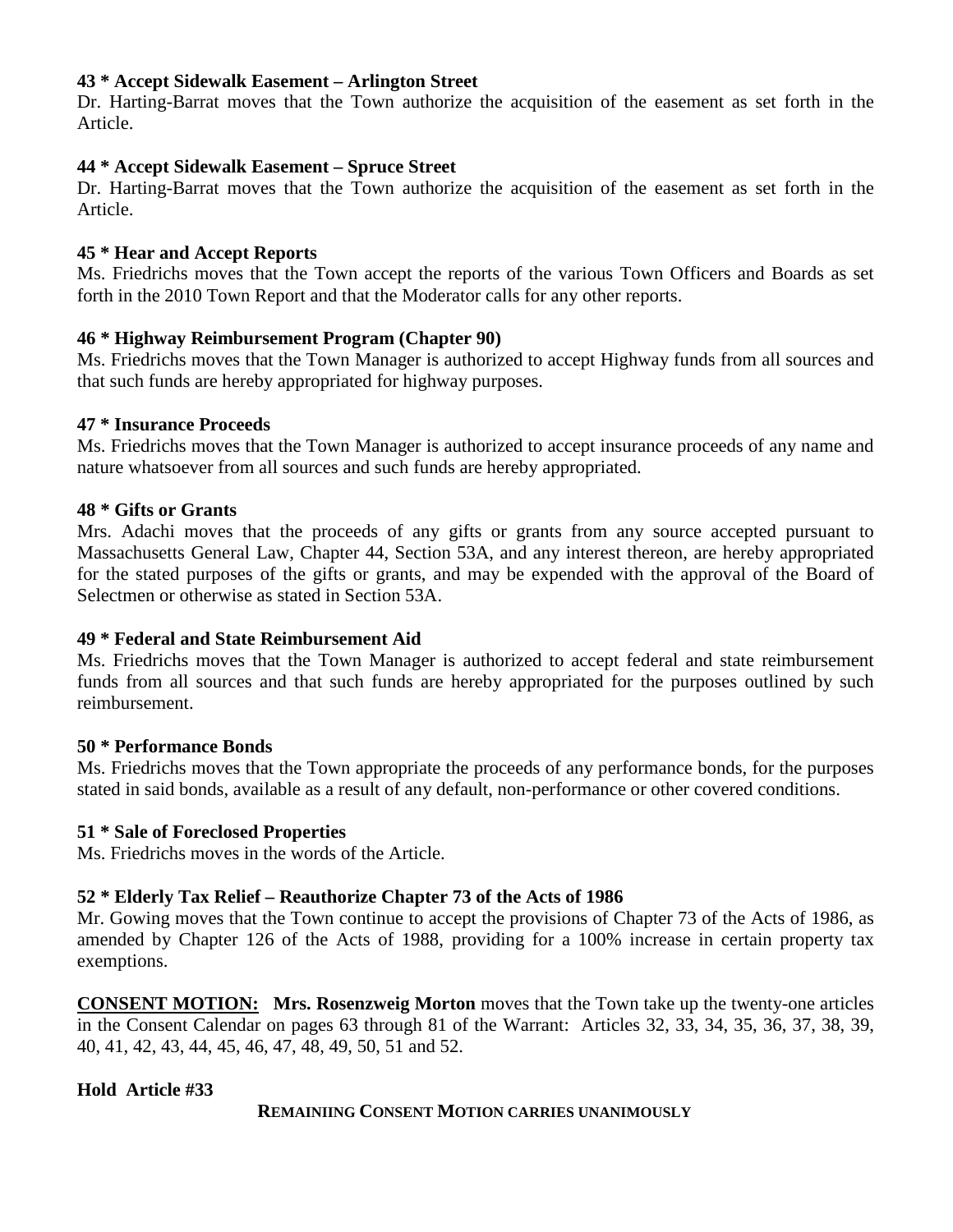#### **ARTICLE 32 \* AMEND ZONING BYLAW – CORRECTIONS, CLARIFICATIONS AND** (Two-thirds vote) **MINOR CHANGES**

To see if the Town will vote to amend the Zoning Bylaw as follows:

A. In Section 7 4.1, insert the words "EXTERIOR or FREESTANDING" before the first appearance of the word "SIGN".

*[Note – Section 7.4.1 currently reads: 7.4.1 Design – In the Village Districts no visible portion or exterior surface of any SIGN shall be made of plastic, other petroleum based products, or sheet metal, except that in the EAV District such materials may be used provided that the visible portions and exterior surfaces of a SIGN have a wooden appearance.]*

B. In Section 8.2.3.1 delete the words "in BUILDING area" in each of its Sub-sections a) and b). *[Note – Section 8.2.3.1 currently reads:*

*8.2.3.1 In a Residential District a nonconforming USE may not be extended in area, except that, a) nonconforming Two-FAMILY Dwellings may be extended in BUILDING area by right, and b) nonconforming Multifamily Dwellings may be extended in BUILDING area by special permit from the Board of Appeals.]*

, or take any other action relative thereto.

**MOTION: Mr. Clymer** moves that the Town adopt the zoning bylaw amendments as set forth in the article.

#### **MOTION CARRIES UNANIMOUSLY**

#### **ARTICLE 33 \* AMEND TOWN BYLAWS – HANDICAPPED PARKING** (Majority Vote)

To see if the Town will vote to amend Chapter L of the General Bylaws of the Town entitled "Handicapped Parking Bylaw" to read as follows:

## **L1**

No vehicle, except a vehicle bearing the license plates authorized by General Laws c. 90, s. 2, or bearing an Acton temporary handicapped permit, shall be parked, left standing, or left unattended within a parking space designated as reserved for vehicles owned and operated by disabled or handicapped persons; and no vehicle shall obstruct a curb ramp designated for use by disabled or handicapped persons.

#### **L2**

The penalty for violation of this bylaw shall be established by order or regulations of the Board of Selectmen acting pursuant to this Bylaw and shall, per violation, be not less than \$100.00 and not more than the maximum penalty for such a violation as is authorized by State law as now in force or hereafter amended. In addition, any vehicle parked in violation of this bylaw shall be subject to removal in accordance with General Laws c. 40, s. 22D.

, or take any other action relative thereto.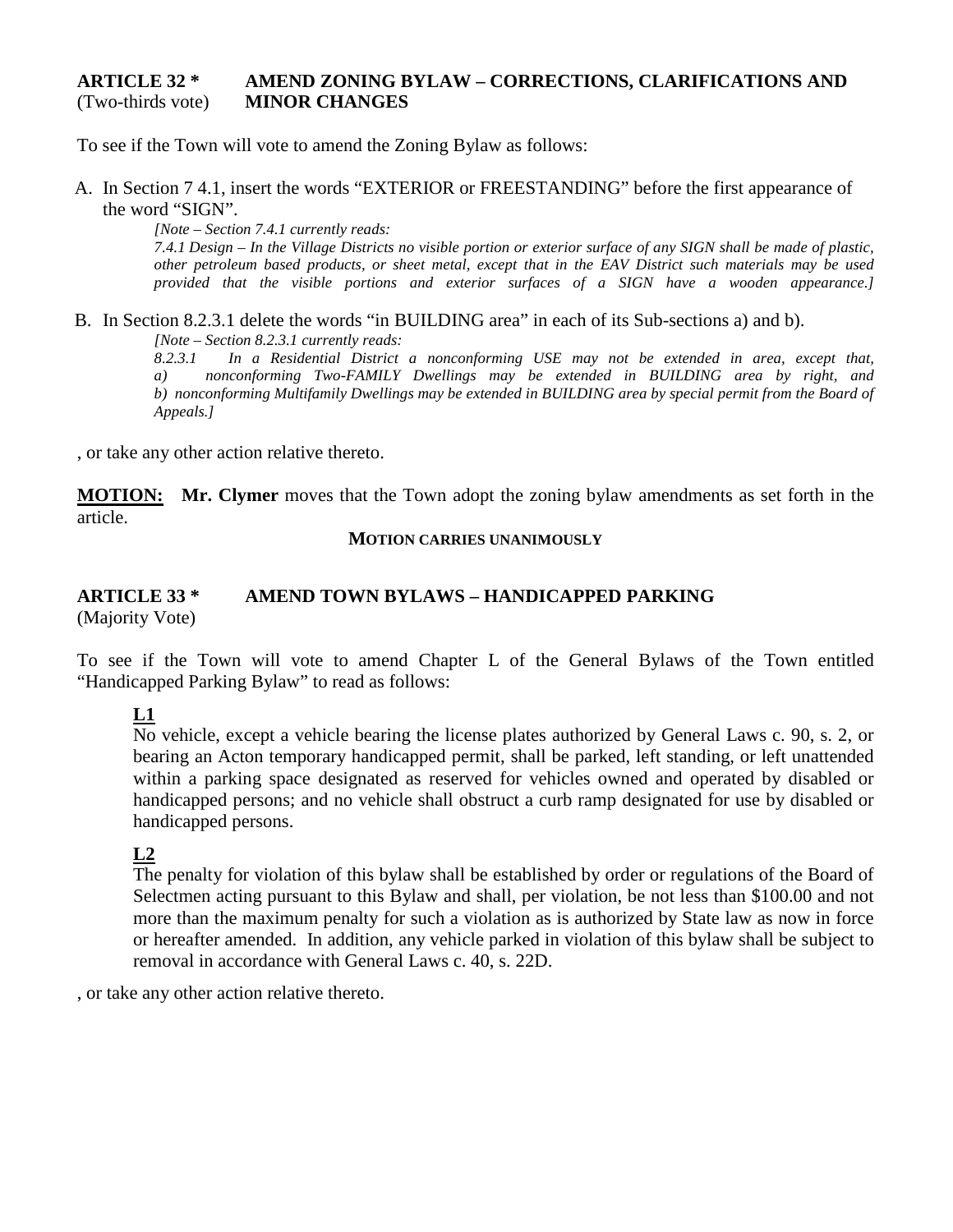**MOTION: Mr. Gowing** moves that the Town adopt the general bylaw amendments as set forth in the Article.

#### **Held from consent.**

**Motion to amend**: Mr Gowing Moves to amend to add the words "or Placards" after "License Plates" and to add the words "or other jurisdictions" after "c. 90, s. 2," in section L1 of the bylaw.

#### **AMENDMENT CARRIES UNANIMOUSLY**

#### **AMENDED MOTION CARRIES UNANIMOUSLY**

#### **ARTICLE 34 \* AMEND TOWN BYLAWS – NON-CRIMINAL DISPOSITION** (Majority Vote) **HANDICAPPED PARKING**

To see if the Town will vote to amend Chapter E, Section E45, of the General Bylaws of the Town to add the following provision after the first reference to Chapter I and before the first reference to Chapter M:

Chapter L - Handicapped Parking Bylaw - enforcing person - Regular Police Officer - Penalty per violation as established from time-to-time by order or regulations of the Board of Selectmen adopted pursuant to Acton General Bylaw Chapter L, Section L2.

, or take any other action relative thereto.

**MOTION: Mr. Gowing** moves that the Town adopt the general bylaw amendment as set forth in the Article.

#### **MOTION CARRIES UNANIMOUSLY**

#### **ARTICLE 35 \* AMEND TOWN BYLAWS – COUNCIL ON AGING** (Majority Vote)

To see if the Town will vote to amend Section B21 of the General Bylaws of the Town entitled "Council on Aging" so that as amended it reads as follows:

There shall be a Council on Aging for the purpose of coordinating or carrying out programs designed to meet the problems of the aging in coordination with programs of the Department of Elder Affairs established under General Laws, Chapter 19A, Section 1, et seq., or any successor or related department or legislation affecting the affairs of the elderly. Without limitation, the mission of the Council on Aging is to help mobilize human, physical, and financial resources available to plan, develop, and implement innovative programs to insure the dignity and independence of elderly persons, including the planning, development, and implementation of home care programs for the elderly in the Town, and to advocate for elderly persons in an effort to maximize their independence and quality of life through the implementation of services to meet their health, economic, social, and cultural needs. Subject to the approval of the Board of Selectmen, the Council on Aging may promulgate administrative procedures governing its affairs.

, or take any other action relative thereto.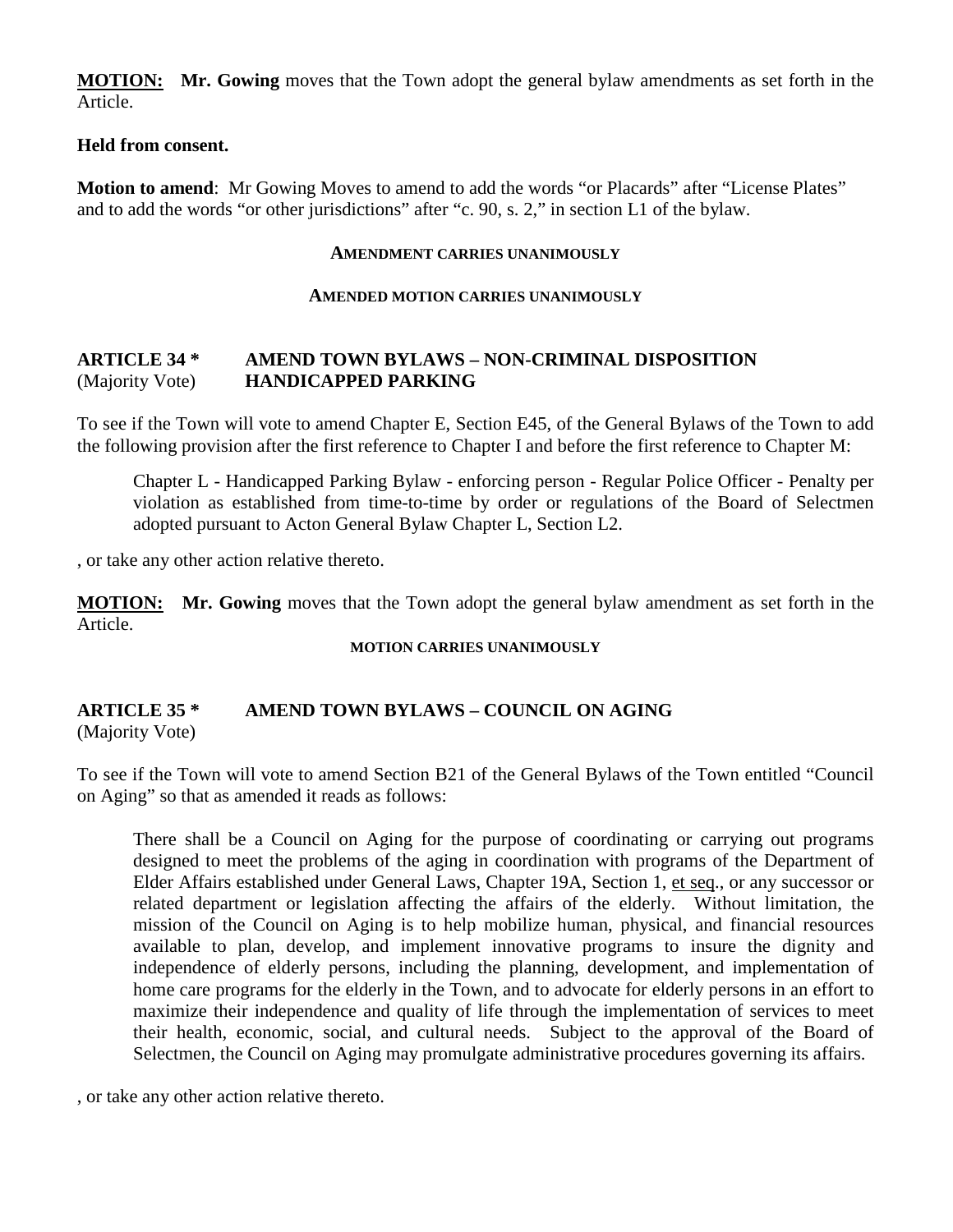**MOTION: Mr. Gowing** moves that the Town adopt the general bylaw amendments as set forth in the Article.

#### **MOTION CARRIES UNANIMOUSLY**

## **ARTICLE 36 \* LAND ACQUISITION – ROBBINS MILL**

(Two-thirds vote)

To see if the Town will authorize the Board of Selectmen to acquire by purchase, gift, eminent domain or otherwise and to accept a deed or deeds of fee simple interests, on such terms and conditions as the Selectmen may determine, the following parcels of the land for the following stated purposes located within the Robbins Mill Estates Subdivision in North Acton:

| <b>Acton Town</b><br><b>Atlas</b> |                |                                                                             |                             |                                                                         |
|-----------------------------------|----------------|-----------------------------------------------------------------------------|-----------------------------|-------------------------------------------------------------------------|
| Map                               | <b>Parcel</b>  | <b>Robbins Mill Sub-</b><br>division Common<br>Land Parcel ID# <sup>1</sup> | <b>Land Area</b><br>(acres) | <b>Designated Open Space Uses</b>                                       |
| $C-6$                             | $14 - 14$      | 3                                                                           | $+/-0.3104$                 | Active and passive recreation;<br>access to adjacent Town-owned<br>land |
| $C-6$                             | 11             | 4                                                                           | $+/-0.3000$                 | Active and passive recreation;<br>access to adjacent Town-owned<br>land |
| $C-5$                             | 115            | 7                                                                           | $+/-19.7323$                | Conservation; passive recreation                                        |
| $D-6$                             |                | 9                                                                           | $+/-3.2459$                 | Active and passive recreation                                           |
| $D-6$                             | $\overline{2}$ | 10                                                                          | $+/-95.2640$                | Conservation; passive recreation                                        |

<sup>1</sup> As shown on Definitive Subdivision Plan entitled "Robbins Mill Estates, A Planned Conservation Residential Community, Acton, Massachusetts" last revised October 26, 2004; recorded in the Middlesex South Registry of Deeds as Plan No.1310 of 2004 (14 pages).

, or take any other action relative thereto.

**MOTION: Mr. Gowing** moves in the words of the Article.

#### **MOTION CARRIES UNANIMOUSLY**

#### **ARTICLE 37 \* ACCEPT STREETS – CANTERBURY HILL ROAD & BLUEBERRY PATH** (Two-thirds vote)

To see if the Town will accept as public ways the following streets, or any portion thereof, as laid out by the Board of Selectmen according to plans on file with the Town Clerk, and authorize the Board of Selectmen to take or accept the fee or easement in said streets by eminent domain or otherwise, including easements for drainage, utility, sidewalk or other purposes as shown on said plans, described in the Order of Layouts or described in a related Order of Taking;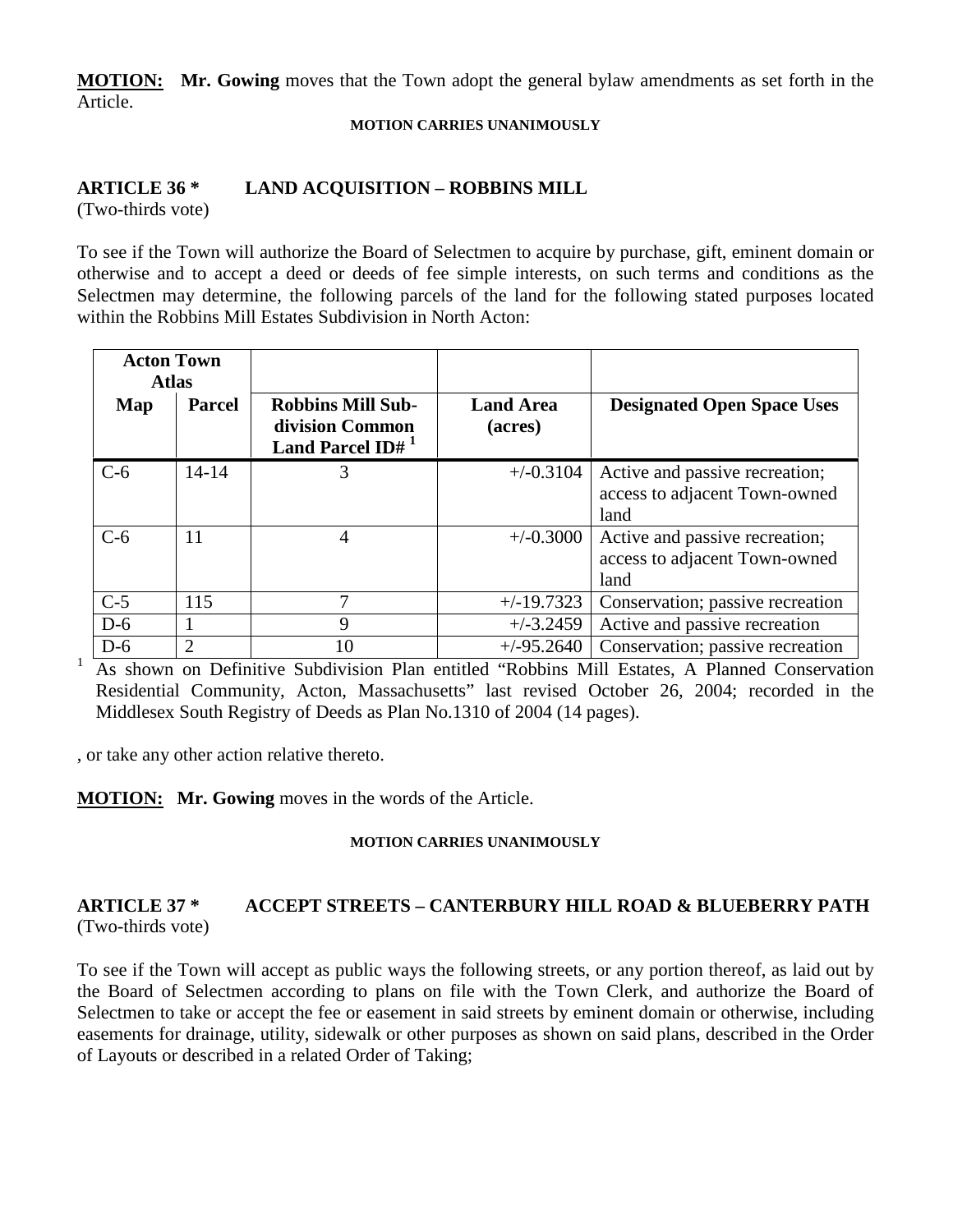#### In the ROBBINS MILL ESTATES SUBDIVISION:

CANTERBURY HILL ROAD - a loop road from the easterly sideline of Carlisle Road a distance of 6,538 feet, more or less, in a southerly, northeasterly, northerly and northwesterly direction, to the easterly sideline of Canterbury Hill Road, this being the entire road.

BLUEBERRY PATH - from the previous limit of acceptance at the southerly end of Blueberry Path a distance of 1,461 feet, more or less, in a generally southerly direction to the northerly sideline of Canterbury Hill Road, this being the entire road.

, or take any other action relative thereto.

**MOTION: Mr. Gowing** moves that the Town accept as public ways the streets listed in the Article, as laid out by the Board of Selectmen, according to the plans on file with the Town Clerk, and authorize the Board of Selectmen to take the fee or easements for drainage, utility, or other purposes where shown on said plans or described in the Order of Layout or in a related Order of Taking.

#### **MOTION CARRIES UNANIMOUSLY**

#### **ARTICLE 38 \* ABANDON ROAD EASEMENT – TICONDEROGA ROAD** (Two-thirds vote)

To see if the Town will vote to authorize the Board of Selectmen to abandon and terminate the Town's right, title and interest in an existing easement for a road extension, on such terms and conditions as the Selectmen may determine, as shown on a plan entitled "Plan of Land in West Acton Mass., Owned by: Flagg Hill Estates Inc. (Section III), Scale: 1 inch = 40 feet, dated March 17, 1961" prepared by Everett M. Brooks Co. and recorded at the Middlesex South District Registry of Deeds as Plan 984 of 1961 in Book 9845, Page 515;

or take any other action relative thereto.

**MOTION: Mr. Gowing** moves in the words of the Article.

#### **MOTION CARRIES UNANIMOUSLY**

# **ARTICLE 39 \* ACCEPT SIDEWALK EASEMENTS – HIGH STREET**

(Two-thirds vote)

To see if the Town will vote to authorize the Board of Selectmen to acquire by purchase, gift, eminent domain or otherwise and to accept deeds of easement interests for sidewalks along the frontage on High Street for all purposes which streets, sidewalks and ways are now or hereafter used in the Town, on such terms and conditions as the Selectmen may determine and in a final location or locations as the Selectmen may determine, on, across, over, and/or under the following land: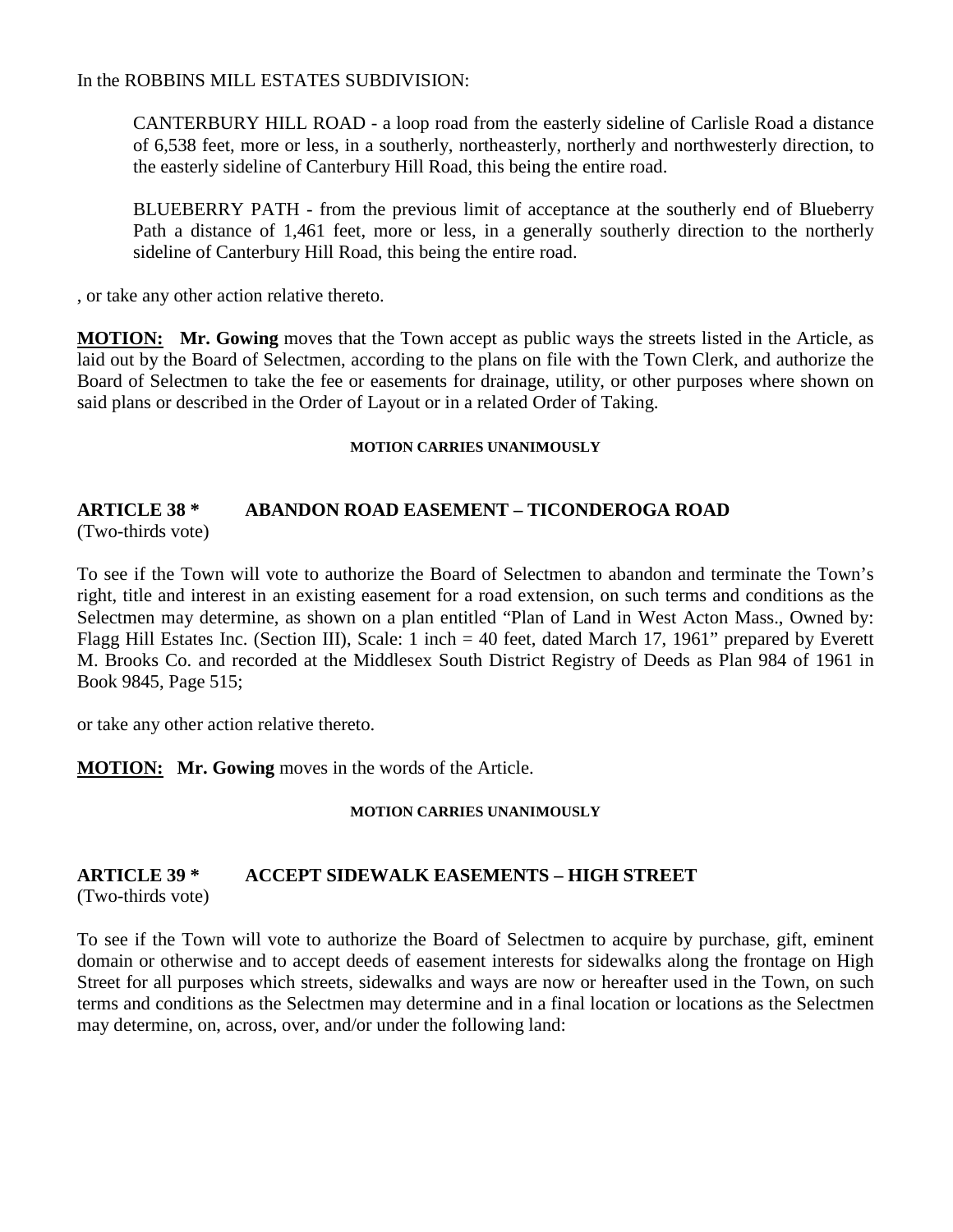High Street (from Audubon Hill to Parker Street):

- 1. Land n/f of Kinny and Jenifer Chau Wong of 82 High Street (Town Atlas Map H-3B Parcel 50-1),
- 2. Land n/f of Robert J and Gina Flaherty of 88 High Street (Town Atlas Map H-3B Parcel 50-2),
- 3. Land n/f of Daniel W Stanford and Mary Bassett-Stanford of 92 High Street (Town Atlas Map H-3B Parcel 50-5),
- 4. Land n/f of Matthew L Simpson and Michelle H Jacob of 96 High Street (Town Atlas Map H-3B Parcel 50-3),
- 5. Land n/f of J. Scott Gately of 100 High Street (Town Atlas Map H-3B Parcel 50-4),
- 6. Land n/f of Melvin S and Wai Ling Lee of 104 High Street (Town Atlas Map I-3 Parcel 14),
- 7. Land n/f of Darren and Melissa Spangler of 106 High Street (Town Atlas Map I-3 Parcel 15),
- 8. Land n/f of Jean K Roberts of 112 High Street (Town Atlas Map I-3 Parcel 16),
- 9. Land n/f of Michael W and Patricia M Estabrook of 4 Valley Road (Town Atlas Map I-3 Parcel 33),
- 10. Land n/f of Stephen Rodenhiser and Jennifer Couture of 124 High Street (Town Atlas Map I-3 Parcel 44),
- 11. Land n/f of Randall G and Juliet D Alexander of 128 High Street (Town Atlas Map I-3 Parcel 53),
- 12. Land n/f of Antoine R and Debra J Elkhoury of 132 High Street (Town Atlas Map I-3 Parcel 62),
- 13. Land n/f of Tak M Wong and Cindy Chan of 140 High Street (Town Atlas Map I-3 Parcel 72),
- 14. Land n/f of William J Sheehan and Nancy Jo Cardillo of 148 High Street (Town Atlas Map I-3 Parcel 73 & 73-1),
- 15. Land n/f of the 156 High Street Real Estate Trust (Town Atlas Map I-3 Parcel 84),
- 16. Land n/f of Wesley J and Stacy H Dobbs of 164 High Street (Town Atlas Map I-3 Parcel 85 & 85- 1),
- 17. Land n/f of Michael E Mosca and Loretta A Chiasson of 172 High Street (Town Atlas Map I-3 Parcel 95),
- 18. Land n/f of M. Daniel and Marilou Sazon Potter of 176 High Street (Town Atlas Map I-3 Parcel 101),
- 19. Land n/f of James C Seward and Deborah K Eagle of 180 High Street (Town Atlas Map I-3 Parcel 101-1),
- 20. Land n/f of James Jermantowicz and Elaine Jermantowicz of 186 High Street (Town Atlas Map I-3 Parcel 101-2),
- 21. Land n/f of Richard P and Edytha H Francis of 190 High Street (Town Atlas Map I-3 Parcel 101-3),
- 22. Land n/f of the Robert B Whittlesey Trust and the Louise A Whittlesey Trust of 194 High Street (Town Atlas Map I-3 Parcel 101-4),
- 23. Land n/f of Peter A and Lori M Megdal of 198 High Street (Town Atlas Map I-3 Parcel 101-5),
- 24. Land n/f of Jeremy J and Ilham M Edmunds of 202 High Street (Town Atlas Map I-3 Parcel 101-6),
- 25. Land n/f of Thomas E and Sarah E Lent of 204 High Street (Town Atlas Map I-3 Parcel 101-7),
- 26. Land n/f of Chang Hyun Kim and In Sook Jeon of 206 High Street (Town Atlas Map I-3 Parcel 101- 8),
- 27. Land n/f of Robert C Schoen and Abigail Levy of 185 Parker St (Town Atlas Map I-3 Parcel 124),

and further see if the Town will raise, appropriate, transfer from available funds or accept gifts for this purpose, or take any other action relative thereto.

**MOTION: Dr. Harting-Barrat** moves that the Town authorize the acquisition of the easements as set forth in the Article.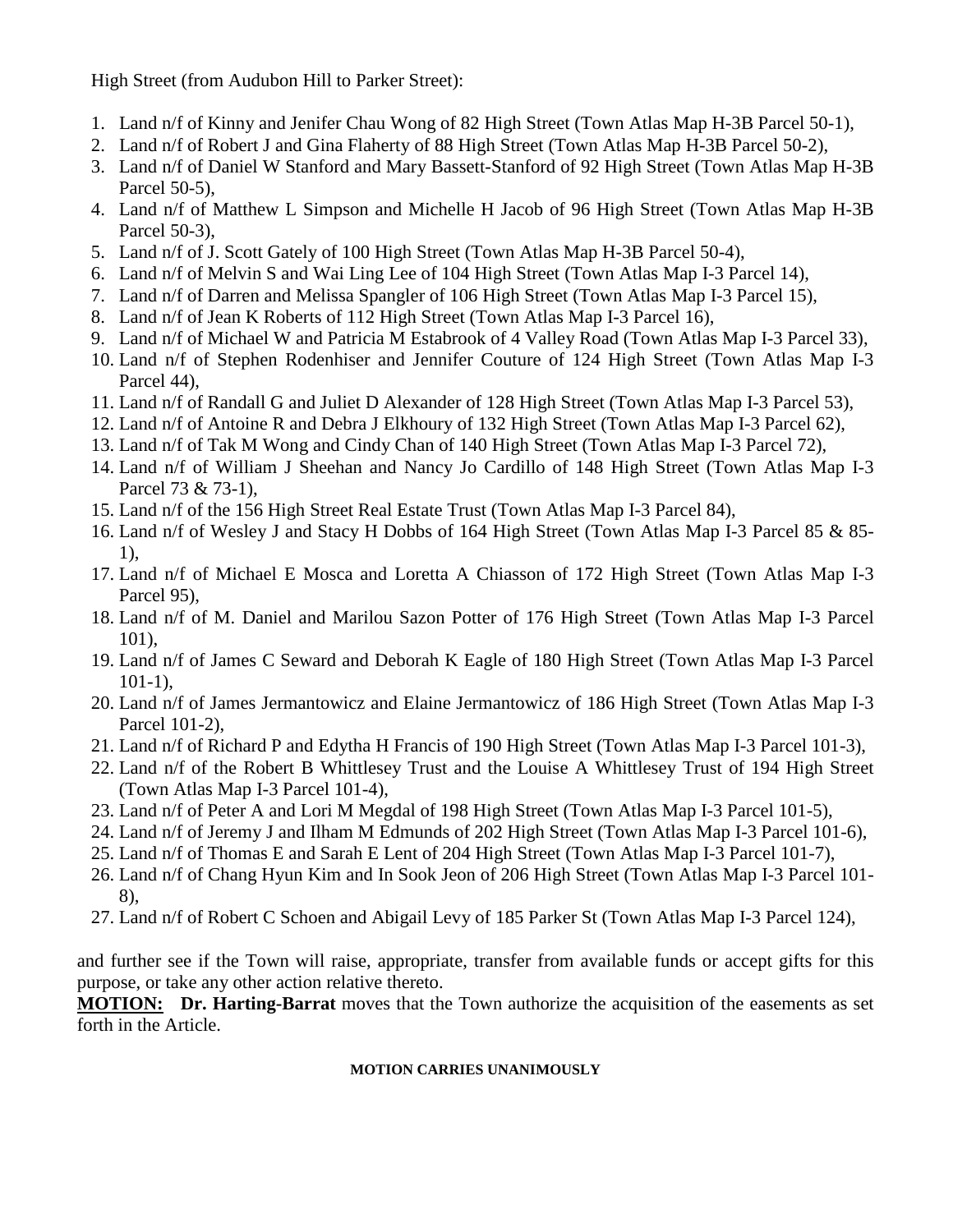## **ARTICLE 40 \* ACCEPT SIDEWALK EASEMENTS – SUMMER STREET**

(Two-thirds vote)

To see if the Town will vote to authorize the Board of Selectmen to acquire by purchase, gift, eminent domain or otherwise and to accept deeds of easement interests for sidewalks along the frontage on Summer Street for all purposes which streets, sidewalks and ways are now or hereafter used in the Town, on such terms and conditions as the Selectmen may determine and in a final location or locations as the Selectmen may determine, on, across, over, and/or under the following land:

Summer Street (from Central Street to Willow Street):

- 1. Land n/f of Bruce P and Susan L Metzger of 8 Summer Street (Town Atlas Map F-2B Parcel 113),
- 2. Land n/f of Paul B and Joy C Madden Jr of 12 Summer Street (Town Atlas Map F-2B Parcel 106),
- 3. Land n/f of David A Wallace of 20 Summer Street (Town Atlas Map F-2B Parcel 104-1),
- 4. Land n/f of Stan Clement Catherine De Schepper and Carol Marguerite Marie Buysse of 24 Summer Street (Town Atlas Map F-2B Parcel 104-2),
- 5. Land n/f of Jack Russella Pollard of 60 Willow Street (Town Atlas Map F-2B Parcel 104),

Summer Street (at Ethan Allen Drive):

- 6. Land n/f of William and Shelley Kaye Northup of 148 Summer St (Town Atlas Map F-1 Parcel 68),
- 7. Land n/f of Pradeep and Sunita P Shukla of 2 Ethan Allen Drive (Town Atlas Map F-1 Parcel 67),
- 8. Land n/f of Susila Kasturirangan and Kasthuri Gopalaratnam of 1 Ethan Allen Drive (Town Atlas Map F-1 Parcel 63),
- 9. Land n/f of David and Elise M Erikson of 154 Summer St (Town Atlas Map F-1 Parcel 58),

and further see if the Town will raise, appropriate, transfer from available funds or accept gifts for this purpose, or take any other action relative thereto.

**MOTION: Dr. Harting-Barrat** moves that the Town authorize the acquisition of the easements as set forth in the Article.

#### **MOTION CARRIES UNANIMOUSLY**

#### **ARTICLE 41 \* ACCEPT SIDEWALK EASEMENTS – MARTIN STREET** (Two-thirds vote)

To see if the Town will vote to authorize the Board of Selectmen to acquire by purchase, gift, eminent domain or otherwise and to accept deeds of easement interests for sidewalks along the frontage on Martin Street for all purposes which streets, sidewalks and ways are now or hereafter used in the Town, on such terms and conditions as the Selectmen may determine and in a final location or locations as the Selectmen may determine, on, across, over, and/or under the following land:

Martin Street (from the Railroad Tracks to Central Street):

- 1. Land n/f of Donna M. Kutasz of 46 Central St (Town Atlas Map G-2A Parcel 65),
- 2. Land n/f of Robert E and Margery R Condon of 2 Martin St (Town Atlas Map G-2A Parcel 64),
- 3. Land n/f of Stuart A Treat of 10 Martin St (Town Atlas Map G-2A Parcel 71 & 72),
- 4. Land n/f of Kristin Cooper of 14 Martin St (Town Atlas Map H-2A Parcel 2),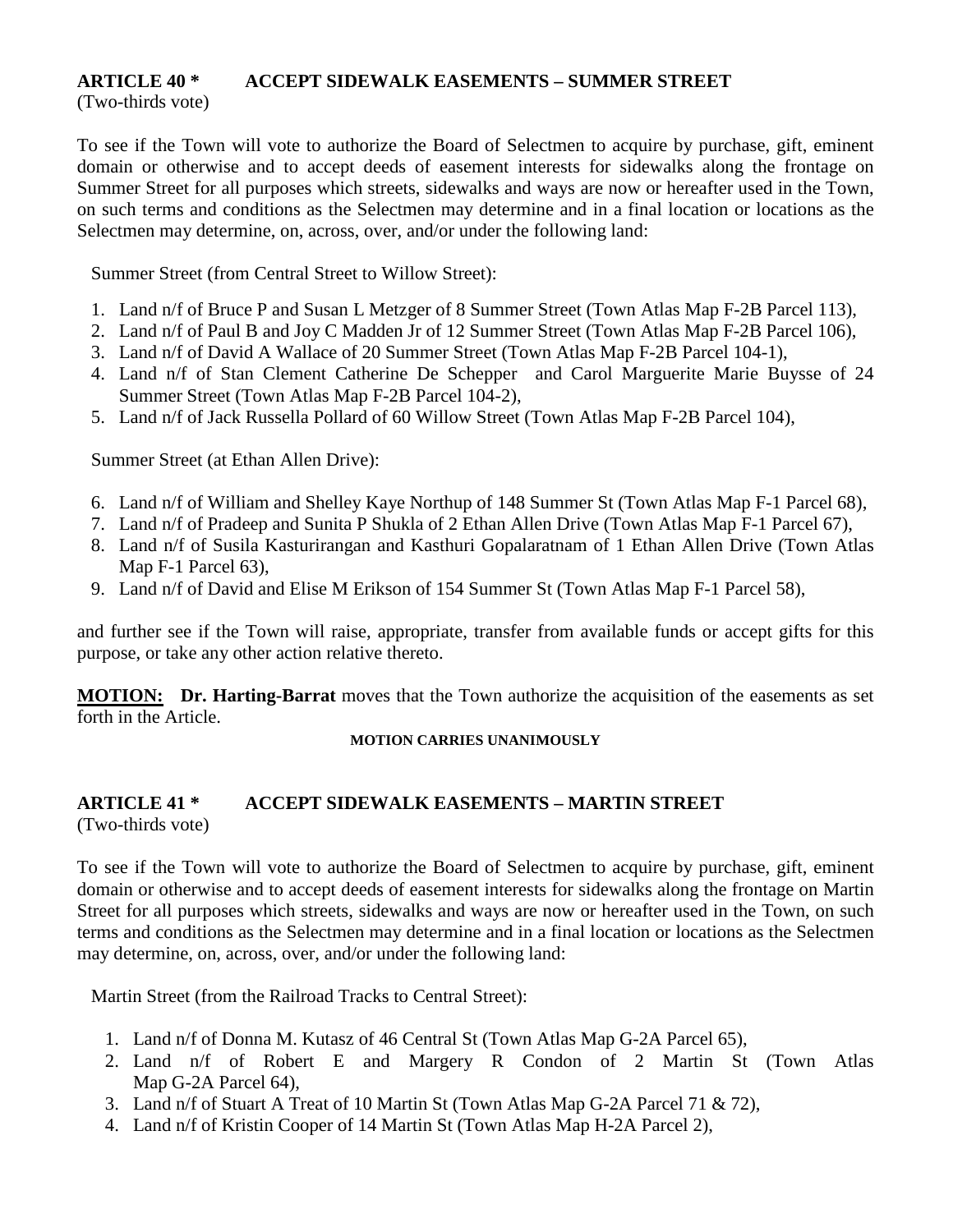and further see if the Town will raise, appropriate, transfer from available funds or accept gifts for this purpose, or take any other action relative thereto.

**MOTION: Dr. Harting-Barrat** moves that the Town authorize the acquisition of the easements as set forth in the Article.

#### **MOTION CARRIES UNANIMOUSLY**

#### **ARTICLE 42 \* ACCEPT SIDEWEALK EASEMENT – MAIN STREET** (Two-thirds vote)

To see if the Town will vote to authorize the Board of Selectmen to acquire by purchase, gift, eminent domain or otherwise and to accept deeds of easement interests for sidewalks along the frontage on Main Street for all purposes which streets, sidewalks and ways are now or hereafter used in the Town, on such terms and conditions as the Selectmen may determine and in a final location or locations as the Selectmen may determine, on, across, over, and/or under the following land:

Main Street (at Beverly Road):

1. Land n/f of the Sundberg II Realty Trust of 253 Main Street (Town Atlas Map F-3 Parcel 121-1),

and further see if the Town will raise, appropriate, transfer from available funds or accept gifts for this purpose, or take any other action relative thereto.

**MOTION: Dr. Harting-Barrat** moves that the Town authorize the acquisition of the easement as set forth in the Article.

#### **MOTION CARRIES UNANIMOUSLY**

## **ARTICLE 43 \* ACCEPT SIDEWALK EASEMENT – ARLINGTON STREET** (Two-thirds vote)

To see if the Town will vote to authorize the Board of Selectmen to acquire by purchase, gift, eminent domain or otherwise and to accept deeds of easement interests for sidewalks along the frontage on Arlington Street and Spruce Street for all purposes which streets, sidewalks and ways are now or hereafter used in the Town, on such terms and conditions as the Selectmen may determine and in a final location or locations as the Selectmen may determine, on, across, over, and/or under the following land:

Arlington Street (at Spruce Street):

1. Land n/f of West Acton Trio, LLC of 232 Arlington Street (Town Atlas Map F-2A Parcels 70,71 & 83),

and further see if the Town will raise, appropriate, transfer from available funds or accept gifts for this purpose, or take any other action relative thereto.

**MOTION: Dr. Harting-Barrat** moves that the Town authorize the acquisition of the easement as set forth in the Article.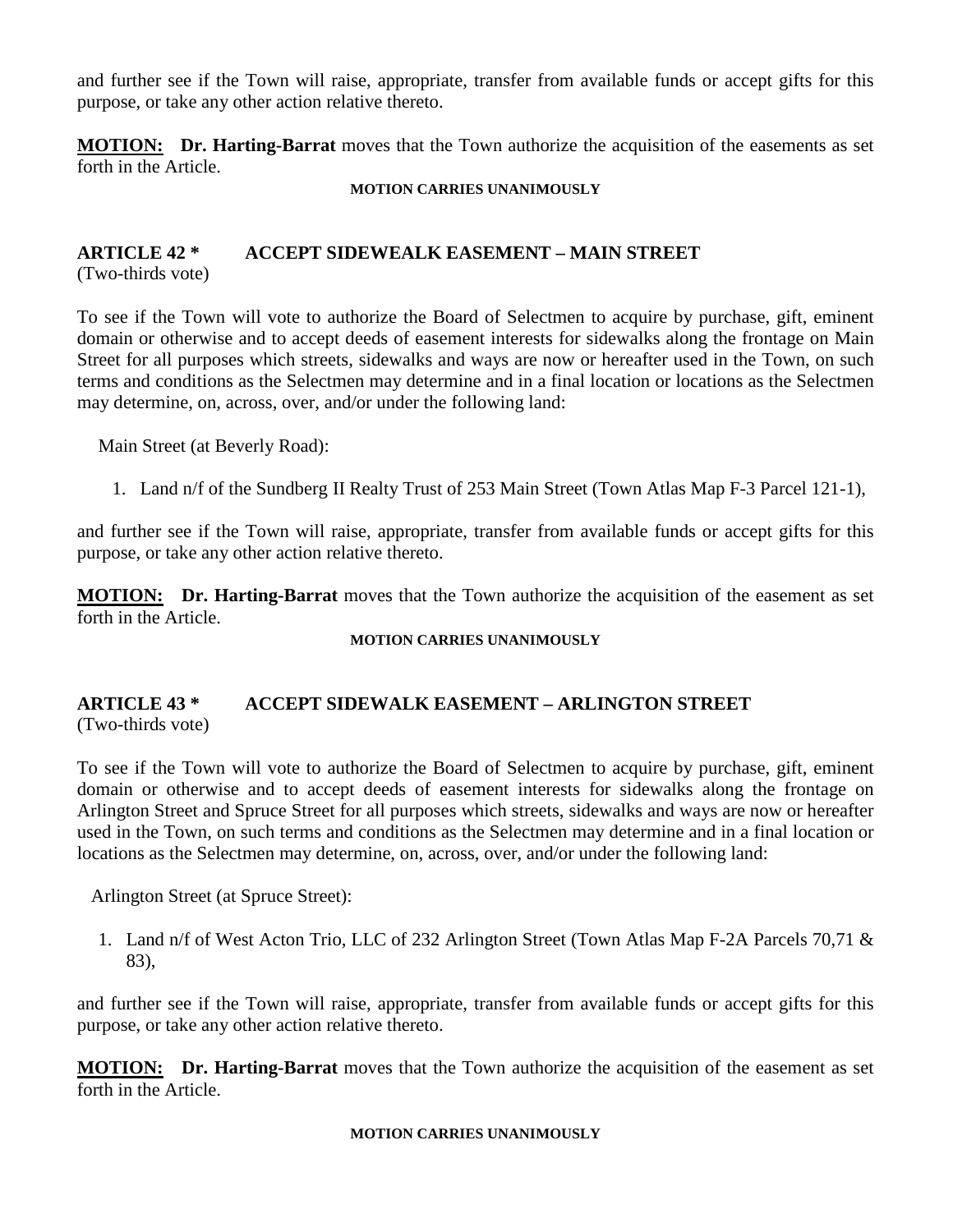## **ARTICLE 44 \* ACCEPT SIDEWALK EASEMENT – SPRUCE STREET**

(Two-thirds vote)

To see if the Town will vote to authorize the Board of Selectmen to acquire by purchase, gift, eminent domain or otherwise and to accept deeds of easement interests for sidewalks along the frontage on Spruce Street at Arlington Street for all purposes which streets, sidewalks and ways are now or hereafter used in the Town, on such terms and conditions as the Selectmen may determine and in a final location or locations as the Selectmen may determine, on, across, over, and/or under the following land:

Spruce Street (at Massachusetts Ave):

1. Land n/f of 525 Mass Ave LLC, 537 Mass Ave LLC and 541 Mass Ave LLC of 525-541 Massachusetts Avenue (Town Atlas Map F-2A Parcels 103,104,105,112,113 & 114),

and further see if the Town will raise, appropriate, transfer from available funds or accept gifts for this purpose, or take any other action relative thereto.

**MOTION: Dr. Harting-Barrat** moves that the Town authorize the acquisition of the easement as set forth in the Article.

#### **MOTION CARRIES UNANIMOUSLY**

#### **ARTICLE 45 \* HEAR AND ACCEPT REPORTS**

(Majority vote)

To see if the Town will accept reports and hear and act upon the report of any committee chosen at any previous Town Meeting that has not already reported, or take any other action relative thereto.

**MOTION: Ms. Friedrichs** moves that the Town accept the reports of the various Town Officers and Boards as set forth in the 2010 Town Report and that the Moderator calls for any other reports.

#### **MOTION CARRIES UNANIMOUSLY**

# **ARTICLE 46 \* HIGHWAY REIMBURSEMENT PROGRAM (CHAPTER 90)**

(Majority vote)

To see if the Town will vote to raise and appropriate, or appropriate from available funds, a sum of money for highway improvements under the authority of Massachusetts General Law, Chapter 90, and any other applicable laws, or take any other action relative thereto.

**MOTION: Ms. Friedrichs** moves that the Town Manager is authorized to accept Highway funds from all sources and that such funds are hereby appropriated for highway purposes.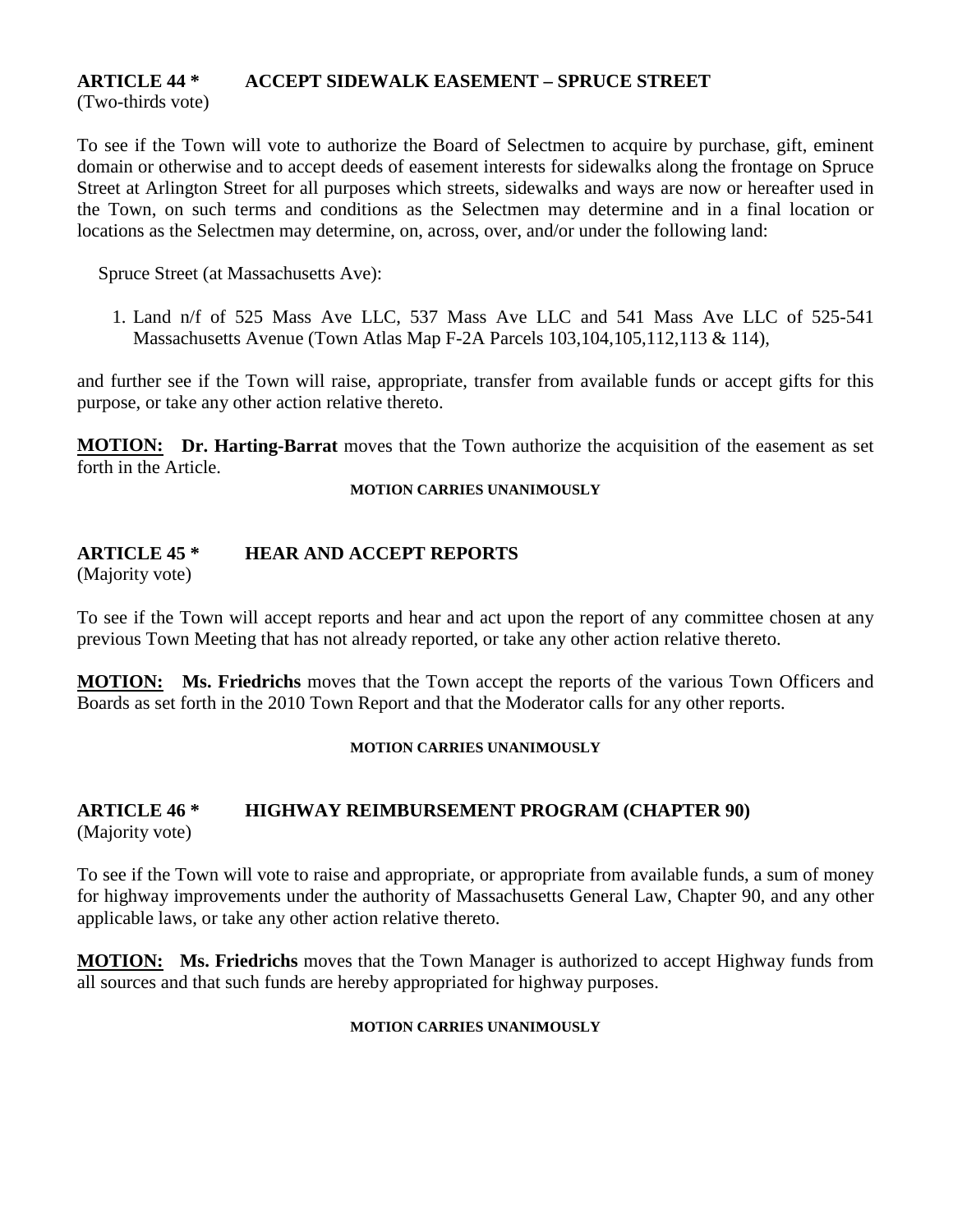## **ARTICLE 47 \* INSURANCE PROCEEDS**

(Majority vote)

To see if the Town will vote to appropriate the proceeds of any insurance policy reimbursements of costs incurred as a result of any covered loss, including without limitation any liability insurance, property insurance, casualty insurance, workers' compensation insurance, health insurance, disability insurance, automobile insurance, police and fire injury and medical costs, and any other insurance of any name and nature whatsoever, or take any other action relative thereto.

**MOTION: Ms. Friedrichs** moves that the Town Manager is authorized to accept insurance proceeds of any name and nature whatsoever from all sources and such funds are hereby appropriated.

#### **MOTION CARRIES UNANIMOUSLY**

## **ARTICLE 48 \* GIFTS OR GRANTS**

(Majority vote)

To see if the Town will vote to appropriate the proceeds of any gifts or grants accepted pursuant to Massachusetts General Law, Chapter 44, Section 53A, and any interest thereon, and that, consistent with the requirements of Massachusetts General Law, Chapter 40, Section 4A, the Board of Selectmen or Town Manager are authorized to enter into an agreement or agreements on behalf of the Town, on such terms and conditions as the Board of Selectmen or the Town Manager may determine, for the stated purposes of the gifts or grants, or take any other action relative thereto.

**MOTION: Mrs. Adachi** moves that the proceeds of any gifts or grants from any source accepted pursuant to Massachusetts General Law, Chapter 44, Section 53A, and any interest thereon, are hereby appropriated for the stated purposes of the gifts or grants, and may be expended with the approval of the Board of Selectmen or otherwise as stated in Section 53A.

#### **MOTION CARRIES UNANIMOUSLY**

#### **ARTICLE 49 \* FEDERAL AND STATE REIMBURSEMENT AID** (Majority vote)

To see if the Town will vote to appropriate any Federal Government and State Government reimbursement for costs incurred as a result of any declared emergencies or other occurrence, and that, consistent with the requirements of Massachusetts General Law, Chapter 40, Section 4A, the Board of Selectmen or Town Manager are authorized to enter into an agreement or agreements on behalf of the Town, on such terms and conditions as the Board of Selectmen or the Town Manager may determine, or take any other action relative thereto.

**MOTION: Ms. Friedrichs** moves that the Town Manager is authorized to accept federal and state reimbursement funds from all sources and that such funds are hereby appropriated for the purposes outlined by such reimbursement.